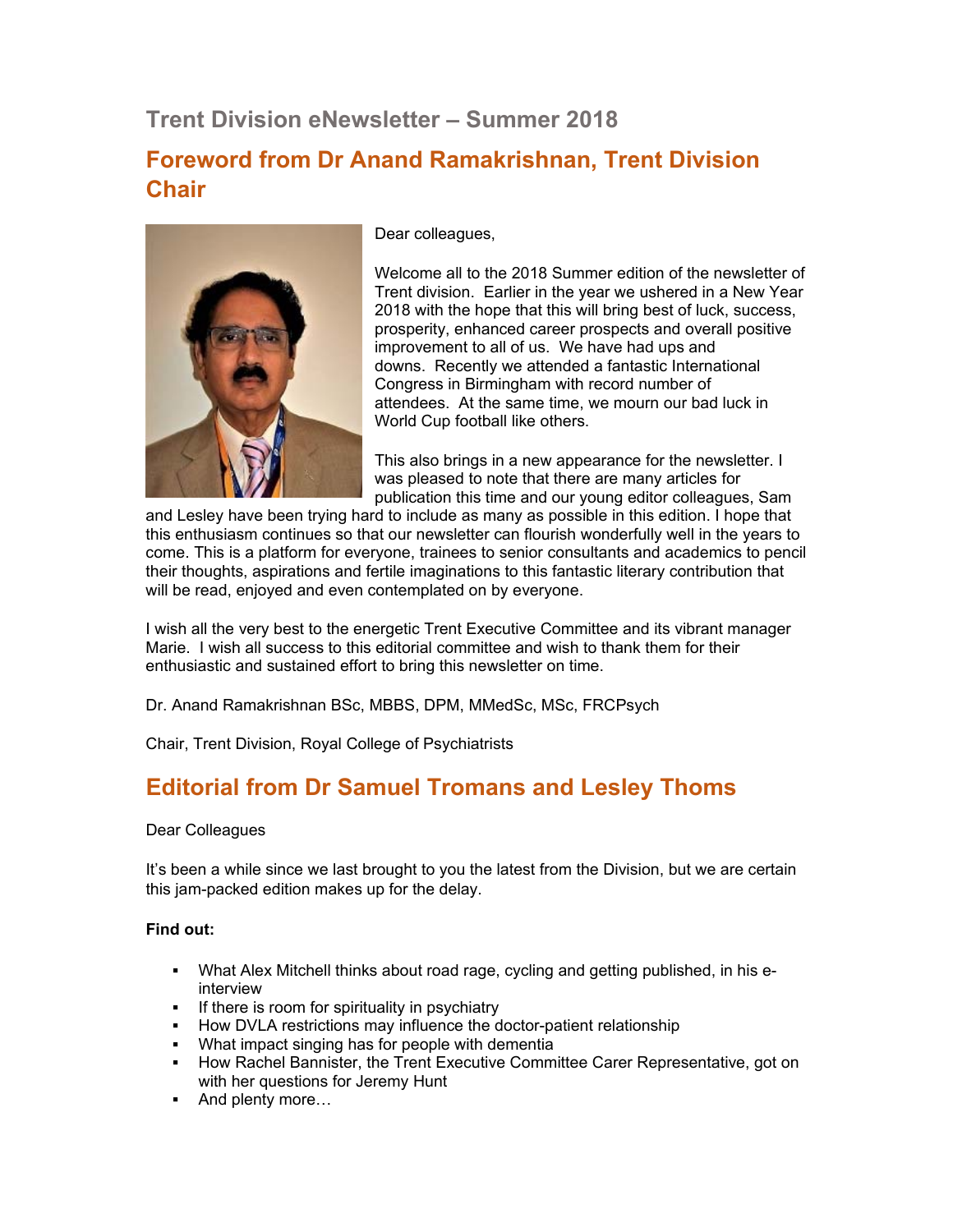We are thankful to each contributor, making this a wholly interesting and inspiring read.

*Fancy contributing to the next newsletter?* It is easy to contribute and we are happy to consider any article. Examples are below, but this is by no means an exhaustive list:

- **Review of recent literature**
- Past and upcoming events
- **•** Opinion pieces/reflections
- Creative contributions (i.e. photographs, artwork, poetry)
- **Research/Audits/QI projects**
- Special interests within Psychiatry

Don't forget that certificates for accepted articles can be made available upon request.

Please send all submissions or any queries to the email addresses below. Also, please feel free to email us with any suggestions for improvement to the newsletter – we would be happy to hear from you.

#### Best wishes **Sam & Lesley**

*Co-Editors of the RCPsych Trent Division Newsletter* 

#### **Please submit your contributions and suggestions to:**

Samuel.Tromans@leicspart.nhs.uk, Lesley.Thoms@leicspart.nhs.uk or Mariej.Phelps@rcpsych.ac.uk

*"Disclaimer: The views, information, or opinions expressed in the articles within this newsletter are solely those of the individuals involved and do not necessarily represent those of either the editorial team or the Royal College of Psychiatrists."*



Sam Tromans,

Specialist Registrar in Psychiatry of Intellectual Disability

Lesley Thoms,

Core Psychiatry Trainee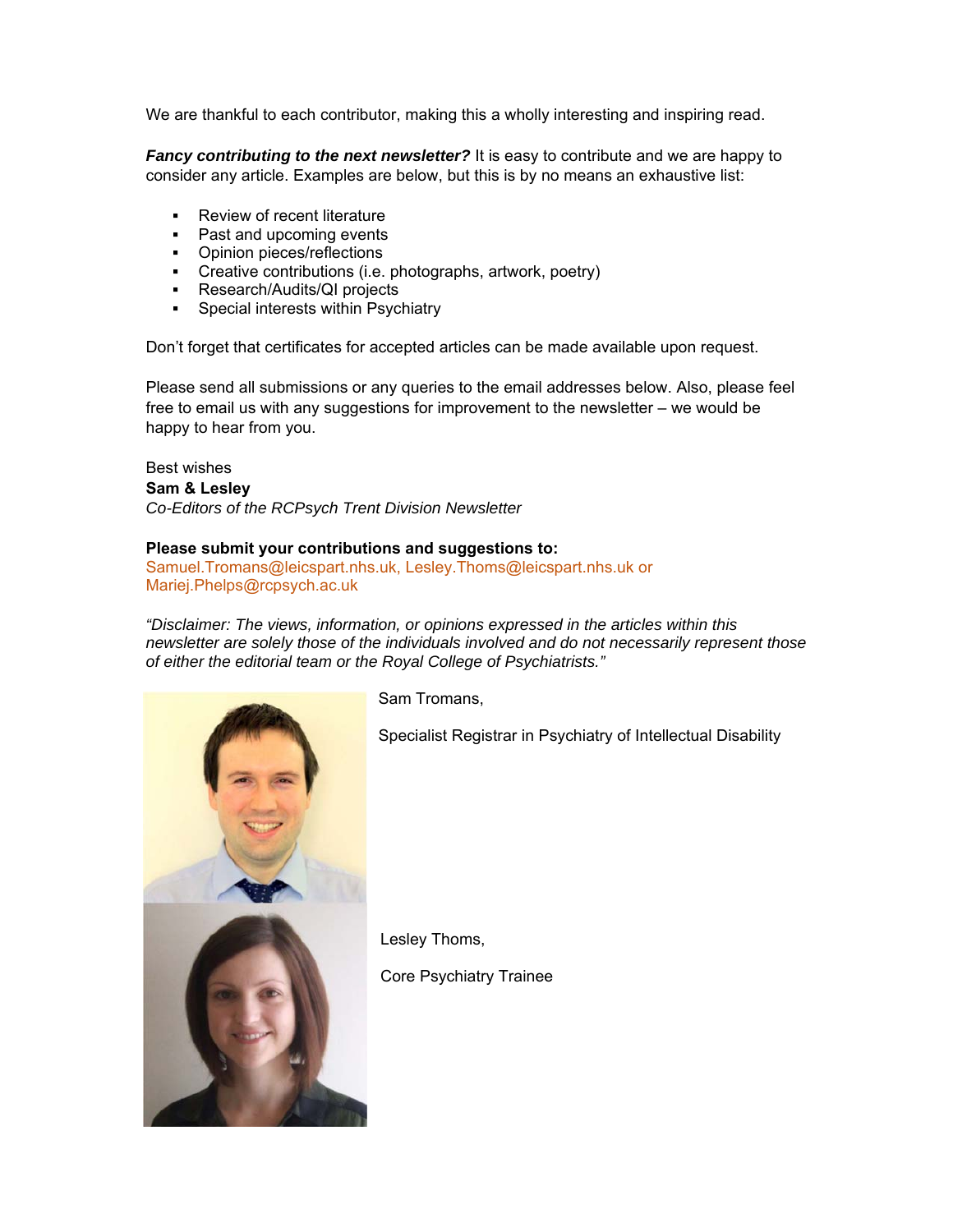# **Dear Health Secretary, what are you doing to help my daughter?**

The NHS's failures in treating eating disorders drove Rachel Bannister to write an open letter to Jeremy Hunt. Her subsequent meeting with him gave her some hope that her concerns might be taken on board



Rachel Bannister met Jeremy Hunt after writing an open letter.

Many people, journalists included, told me it would never happen. That if I were lucky, a junior minister might agree to a meeting. And to be honest, it hasn't been easy trying to organise an appointment with the man soon to be the longest-serving secretary of state for health. Jeremy Hunt is a busy man, overseeing an NHS that no one could deny is in crisis, so I knew getting to see him would be a challenge.

There have been many phone calls and attempts to get in touch with my MP. Finally, in despair, I wrote an open letter. Five weeks later I received a response and an invitation to a meeting. So there we were, my daughter and I, almost three weeks ago — on the day the NHS was facing a crisis over the surge in patients being seen in A&E departments — sitting in the Department of Health with a list of questions and hoping, really hoping, that we'd finally get some answers. I was extremely nervous about meeting him and genuinely surprised by my daughter's keenness to join me. We frequently see him in the media with his figures and statistics and, more recently, softly spoken apologies. But I've never seen him openly debate with ordinary members of the public, and recently he faced down a challenge from the actor Ralf Little alongside ordinary doctors and fact-checkers. So what was he so afraid of, and would he give us enough time to make my points or merely attempt to fob me off with more figures and statistics and empty promises?

We reassured ourselves that at least he'd have all the background information about my daughter's case, and surely at the outset he'd want to offer us not only an apology, but assurances that the situation had improved and other young people would not have to suffer as my daughter had.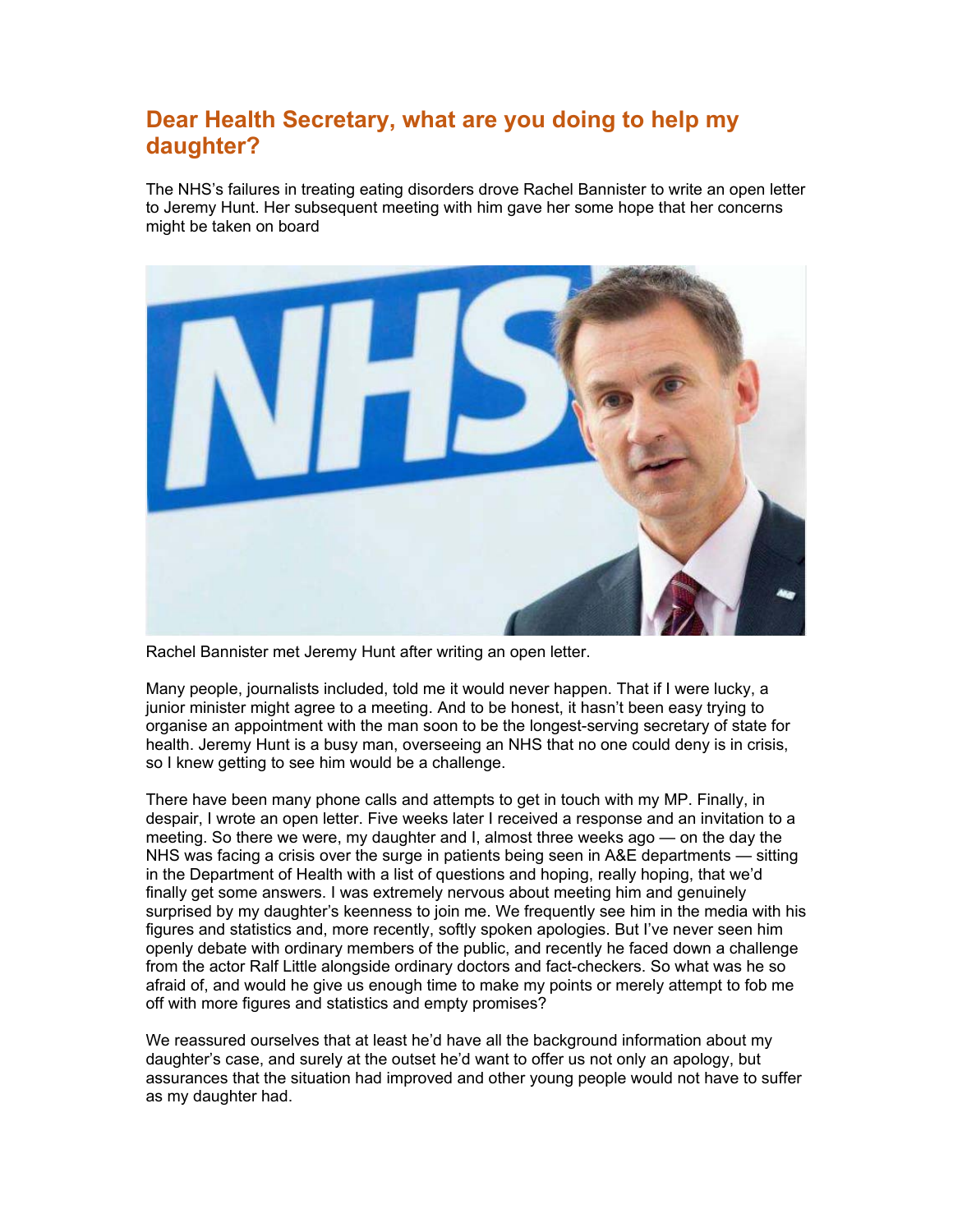Ever since my daughter was sent more than 300 miles away for treatment for an eating disorder in December 2016, I have felt unable to remain silent about what is undoubtedly a deterioration in mental health services that is affecting so many people up and down the country. People have lost their lives as a direct consequence of the underfunding of services, the utter lack of continuity of care, and the inconsistency of eating-disorder treatment. Anyone who watched the Channel 4 documentary by the news presenter Mark Austin and his daughter Maddy (Wasting Away: The Truth about Anorexia), in which I was interviewed, could not have failed to have been moved by the tragic story it told of young Lydia, who took her own life at a time when she was very vulnerable and in need of intensive care and support. Yet none was available.

So we know, despite everything, that we are lucky. Our daughter is alive and back home, where she should be. She is, after a struggle, at last receiving a treatment that is more than mere containment. She has also received some of the most excellent care from the highly experienced and talented health professionals that Hunt so often praises.

But our daughter has also been heavily let down. For the first two years in "treatment", at a dangerously low body mass index, she was given infrequent and erratic appointments and was offered no specialist dietetic support until weeks before her first admission to hospital. We've since learnt that even in 2016 there were only 1.3 dietitians for the 613 open referrals to the eating disorder service overseen by less than one full-time psychiatrist. Although clearly all of these 613 young people wouldn't be in need of dietetic support, surely a high proportion would, and certainly a high number would require assessment by a psychiatrist?

According to Hunt's standards, even today our daughter would be classed as being "in treatment" simply because her referral had been accepted and she was being "seen" by someone. Our daughter has also been sent far from home to a "specialist eating-disorder unit" that hadn't even got the facilities to cook the patients fresh food on site. Small wonder, then, that when she was discharged four weeks later she was entirely reliant on an invasive nasogastric feeding programme.

As we finally came face to face with Hunt, we were keen to remain open-minded and hopeful that maybe we, as ordinary citizens with much experience of what is both good and bad in our mental health service, would not only be listened to, but would be able to convince him that action is required without delay.

It was therefore with some disbelief and shock that we discovered that Hunt was not familiar with my daughter's history. It was necessary to remind him that she had been sent far from home, most recently to Scotland, and, no, it was not the hospital there that was continuing to support her. In fact, as my daughter so politely reminded him, the most fundamental problem with services is the lack of continuity of care. Being shunted between seven different teams across the country is not only inconvenient but extremely detrimental to recovery. After all, it is those all-important therapeutic relationships with mental health staff that enable the best chance of recovery. As the consultant at Great Ormond Street Hospital told us, "continuity of care" is the main aspect of our daughter's treatment that has been seriously lacking. We were also surprised that Hunt didn't arrive with details of an investigation into our daughter's care, and provide us with a copy of the findings. Our MP has kept him informed over the years, and the very fact that our daughter has had to endure out-of-area placements on no fewer than three occasions would surely be something that, if not Hunt, then someone from his department would be keen to investigate.

I increasingly felt during the meeting that Hunt was not expecting us to have come so prepared. Although he certainly gave us time to get our points across, the meeting became progressively rushed and he was unable to provide us with any details with regard to the specific figures he presented. For example, the "500 extra psychiatrists" he believed now to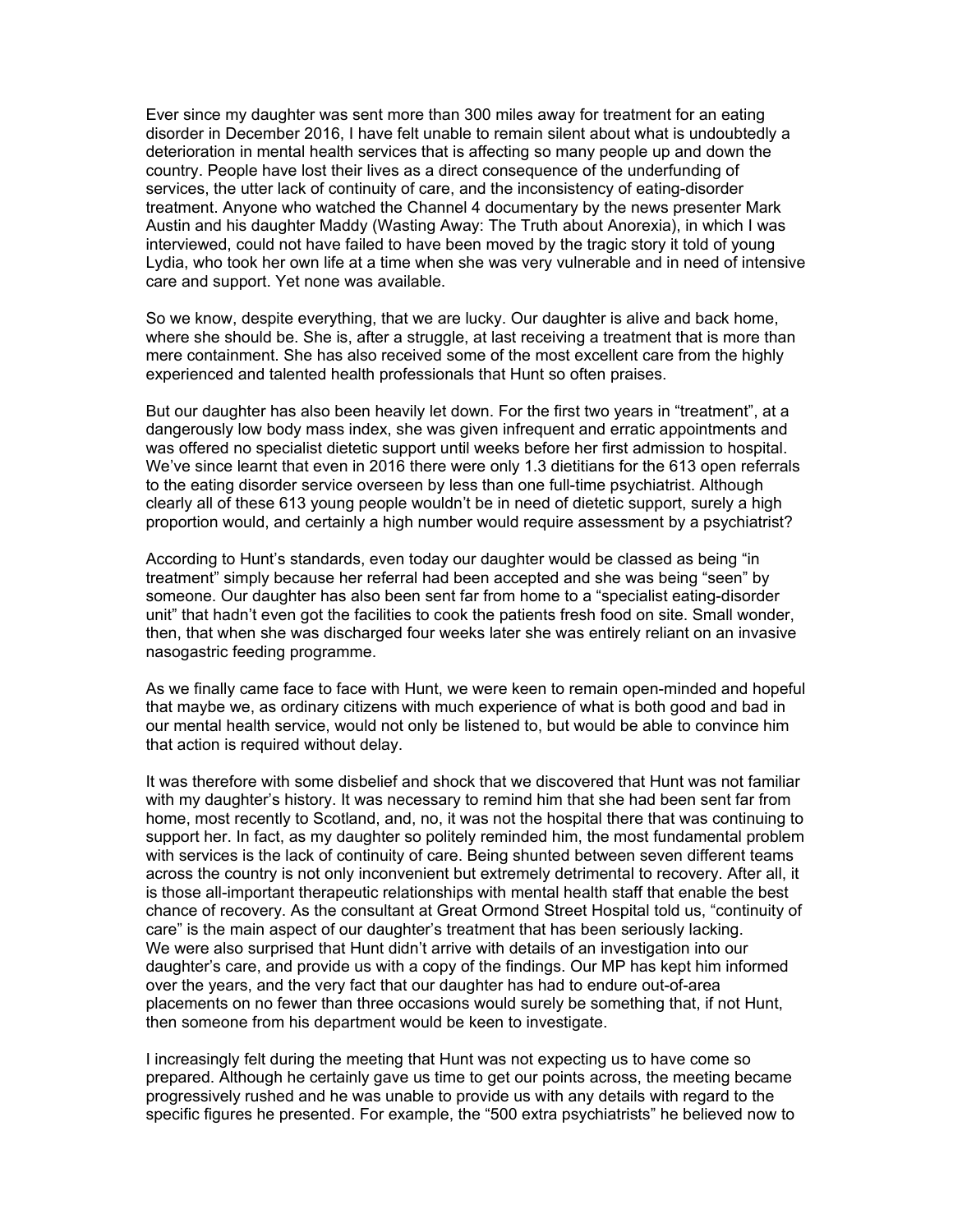be working in the NHS, and the "extra 1,400 people being treated each day". We were — still are — keen to know where these psychiatrists have been deployed (in or out of London?) and whether "being treated" means receiving actual evidence-based treatment or therapy recommended by the National Institute for Health and Care Excellence (Nice), or in reality being "seen" for assessment, then put on an endless waiting list (as per our experience). Of course, an increase in the number of patients being treated is also meaningless when you consider that the population itself has grown and therefore the likelihood of more people needing treatment will have, too.

We were pleased to hear that the figures we had, which show a doubling of referrals to the eating disorder service during Hunt's five-year period as health secretary, were indeed as unacceptable to him as to us. It was disappointing, however, and extremely worrying to hear that his "extra billion" already in the system was part of what he described as a "slow rampup" to improve services. Surely if he is as committed as he says he is to achieving parity of esteem — ie, valuing mental health equally with physical health — then the provision of money and training of nurses, doctors and therapists should have begun in 2012, when he was appointed health secretary? To hear him speak now of "plans" and "commissioning of green papers" as well as "training extra staff" at this late stage is, frankly, alarming. As a carer representative on a Royal College of Psychiatrists committee, I am all too familiar not only with the "recruitment crisis", but the crisis in retention of doctors and nurses, as many retire or are forced to leave the NHS due to the overwhelming pressures. Both my daughter and I believe strongly that to make the "transformation of services" happen, it is imperative that the health secretary engage with those like us with lived experience of the mental health system. It was therefore interesting to hear from him that he does this "the whole time" and it is "why he agreed to this meeting". He believes that meetings such as these are "what have informed his whole approach as health secretary". We were delighted that he has agreed to consider a role for us, so we can do our bit to offer ideas and experience directly from real-life scenarios that have been both good and bad. We await Hunt's confirmation of what this might be. We were extremely keen to ask him the question that journalists — including both Victoria Macdonald of Channel 4 News, and Mark Austin — have posed: why does Hunt continue to refuse to ring-fence funding? I am an ambassador for Beat (the UK eating-disorder charity), and know the organisation is also keen to receive a response. For those of us battling with the system or working on the frontline on a daily basis, the argument that Hunt offered us that to ring-fence one area would then raise the question as to why not other areas, too, makes no sense. Our response was, and remains, that as eating-disorder services are undoubtedly the ones most struggling — or as we believe, virtually on their knees — then it makes absolute sense that this should be ringfenced, with immediate effect.

Surely the inconsistency in treatment and what is, in fact, a postcode lottery (as Maddy Austin suggested to Hunt during the documentary) is at least partly a consequence of Clinical Commissioning Groups (CCGs) across the country using their funding in many different ways — often not as it is intended. The most alarming example as highlighted by Beat was the CCG that spent the funding on a new IT system. Again, we could not reach an agreement here with Hunt, but he has promised detailed figures from our CCG so we can try to make sense of why our service is so lacking, compared with, for example, the eatingdisorder service in Lincolnshire. I have no idea if the 30 minutes or so set aside for our meeting was standard. Clearly, however, it was not long enough for Hunt to provide us with the detailed responses we need. I'm not sure how often he meets other people like us, but I sincerely hope he will give serious consideration to our suggestion of being involved directly in the shaping of services. He did offer an apology to my daughter, as requested in my open letter, though to have been greeted with this at the start of the meeting would have felt more genuine and heartfelt.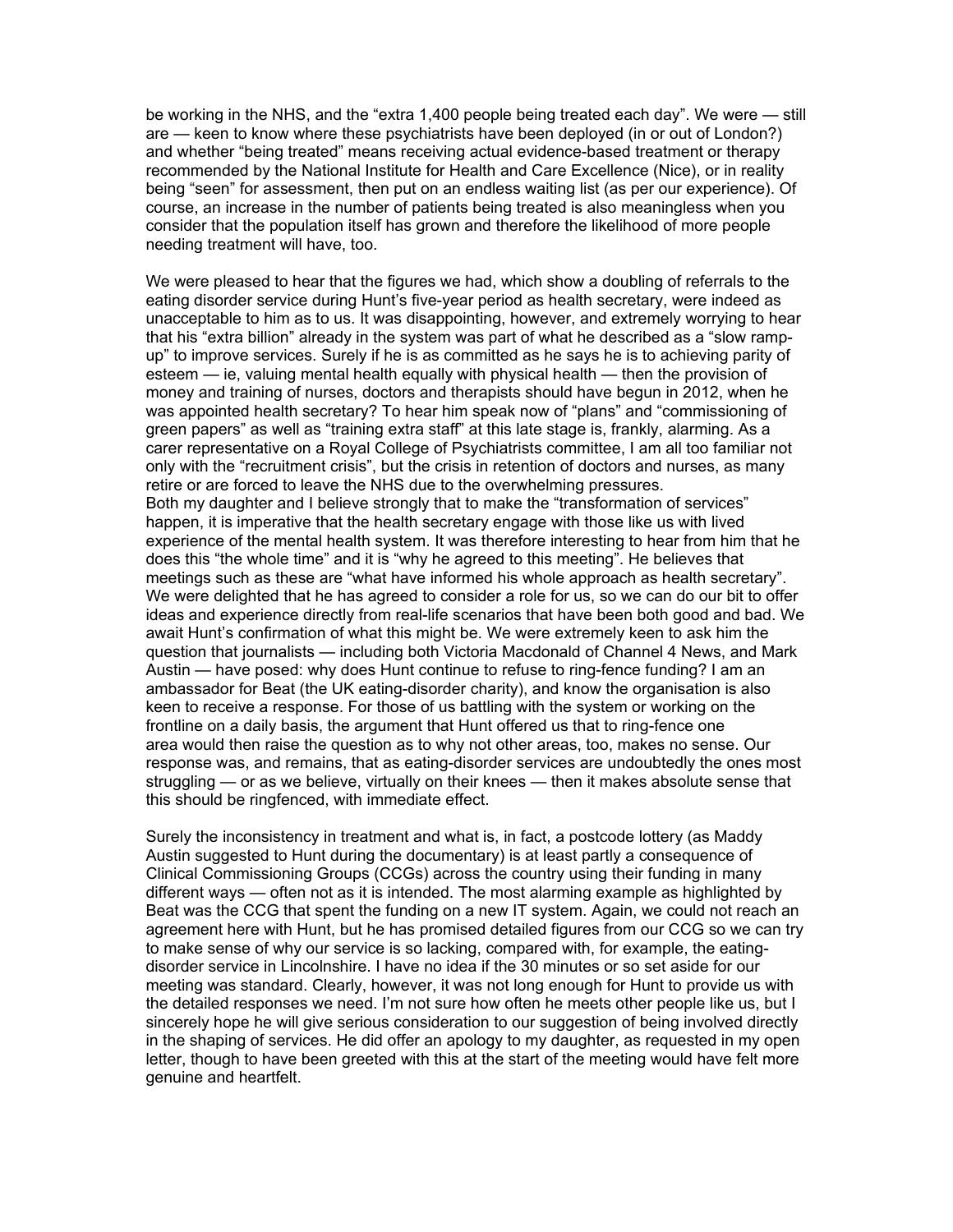It was good, however, to hear him take full responsibility for the appalling lack of continuity and inconsistency of treatment, as well as the dreadful and damaging long waits for treatment, most recently resulting in the 300-mile out-of-area placement. It remains to be seen if he really has taken our concerns on board and will at the very least begin his "revolution" by ring-fencing the funding for what is a very fragmented and dangerously underfunded eating-disorder service.

One thing, though, is certain: people like us with first-hand experience, and the courageous frontline staff, will not and cannot be silenced. Until our voices are heard and our views taken into account by those with the power to enact change, people will continue to be failed and, tragically, more will lose their lives. Surely this is not the NHS that any of us ordinary people want or deserve.

#### **Rachel Bannister, Trent Executive Committee Carer Representative Originally published: The Sunday Times, 21 January 2018 (with permission)**

# **Group Singing for People with Dementia: An Observational Study**

## **Introduction**

The benefits of group singing on the wellbeing of people with dementia (PWD) have been studied for two decades and are well documented. Most studies interview the PWD-carer dyad together, yet many PWD have memory and communication difficulties. Carers therefore may dominate discussion and as a result, the views of PWD can be underrepresented. To the researcher's knowledge, observation has not been used as the main form of qualitative data in studies of singing groups for PWD. However it is useful in the "natural setting" (Mays & Pope, 1995, p.182) of a singing group. Direct observation has been described as a "gold standard" (Murphy & Dingwall 2007, p.21) qualitative data collection technique that is currently "underused" (Morgan et al., 2017, p.1060) in healthcare research.

The aims of this study were:

- To assess how participants engaged with singing
- To explore what effects singing had on participants

- To evaluate changes in interactions over time, particularly between people with dementia and their carers



#### **Method**

The researcher acted as a participant-observer and attended 10 weekly group singing sessions. After each session, observations were recorded alongside a reflection/interpretation. Observations were thematically analysed using the framework set out by Braun & Clarke (2006).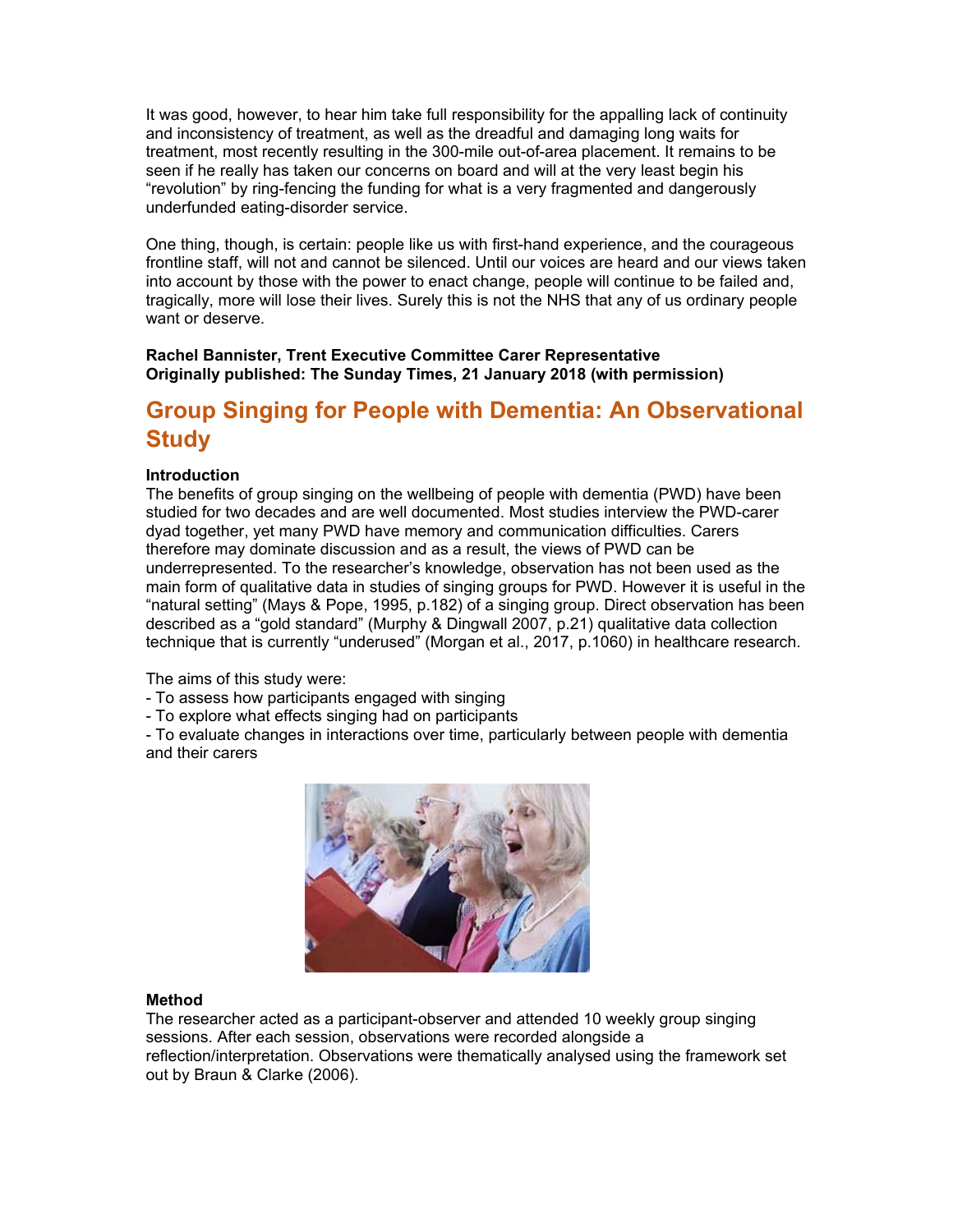This study ran alongside PhD researcher Becky Dowson's (BD) study evaluating the CHORD (Chorus Research in Dementia) manual. BD therefore recruited participants and determined the group's location.

Participants were diagnosed with dementia or had self-reported memory problems and most attended the singing group with a carer/supporter. Ethical approval was granted in August 2017 by the Research Ethics Committee of the Division of Psychiatry and Applied Psychology, University of Nottingham (reference number: 311).

#### **Results**

There were 24 participants. They can be split into 3 subgroups, each given a letter:

- 1) People with dementia, of which there are 10 (D)
- 2) People who identify as having memory problems, of which there are 5 (M)

3) People who identify as a carer or supporter, of which there are 9 (C)

Participants were then numbered to identify them individually. In terms of participants who had a carer or supporter there were:

- 5 spousal couples (1-10)
- 3 mother-daughter pairs (11-16)
- 1 pair of friends (17 and 18)

Also 6 women (19-24) came without carers/supporters from the sheltered housing where the group was held.

Observations of participants, handwritten after each session, totalled 21 A4 pages comprising 182 observations. Thematic analysis produced 29 codes which were grouped into 7 themes.

#### **Theme 1: Increased confidence**

The most coded theme described how the group's confidence and engagement increased over 10 weeks. C1 stated 'After the 3rd and 4th visit they're more relaxed in themselves… having confidence in joining in.' D4 was sleepy during the first two sessions but during the 4th session danced very enthusiastically which represented a vast change. C3 described 'I really felt [D4] got more and more involved as time went by, the last session was probably the best really.'

#### **Theme 2: Dependence versus independence**

Carers tended to write name labels, chose where to sit, hold the songbook and pick percussion instruments for the dyad. However, from the 4th week onwards there were more instances where PWD demonstrated independence. This was illustrated when D4 was struggling to zip his coat up. Usually C3 would do it for him but at the last session she said, 'we'll let him have a go' before stepping in.

#### **Theme 3: Relationship imbalance**

Sometimes carers could unwittingly limit the choices of PWD. If extra songbooks were handed out carers often declined on behalf of PWD. C1 stated 'D2 won't sing if you don't share'. Yet, when D2 was asked if she would like her own book, she took one and used it appropriately. Similarly, when D6 was offered a plate of biscuits C5 quickly reached over and chose one for him saying 'he doesn't mind'.

#### **Theme 4: Cognitive effects of singing**

The second most coded theme related to the cognitive deficits observed in PWD and their improvements while singing. Singing evoked memories of the past, for example D16 described that 'You Are My Sunshine' reminded her of when her 'children were babies'. The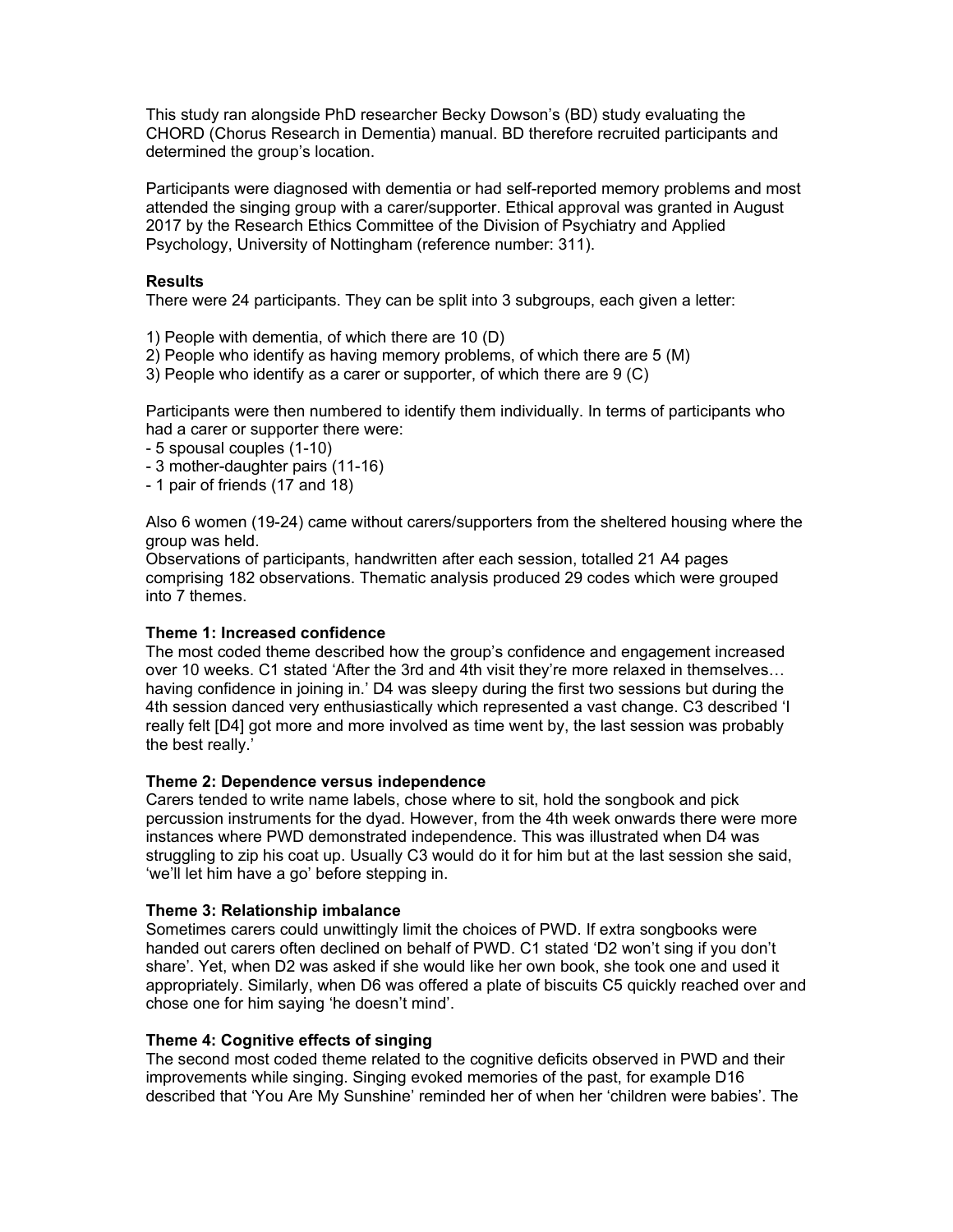group always ended with a farewell song 'shalom'. Participants had not known it upon starting the group but had all learnt it by the final week.

#### **Theme 5: Emotional effects of singing**

The most common emotion observed was enjoyment, when participants smiled and commented on their pleasure. C1 described the 4th session as 'paradise' and commented 'the singing makes you feel as though you're at home'. C3 explained 'I think P4 felt at home' and 'it makes you feel more cheerful, your spirits are lifted.'

#### **Theme 6: Communication improvements**

There was evidence of PWD having improved communication after singing. D4 mumbled and gave one-word answers in conversation before the session. However, afterwards he spoke more clearly and answered questions. When asked if C3 took sugar, he replied, 'I don't think so'. Although a short phrase, it appeared to demonstrate an understanding of the question and the ability to provide an answer.

#### **Theme 7: Supportive aspects of the group**

As participants were going through the same experiences, they were able to support one another. Initially carers' conversation was 'small talk', for example about television shows, but as they got to know one another they discussed dementia and caring. C5 said to C3 'I know exactly what you mean…it's better for them as they don't know what's going on…don't know they're ill'.

#### **Discussion**

Although confidence was the most coded theme in this study, previous studies into singing groups have reported similar effects, but not as a key finding (Montgomery-Smith, 2006; Camic et al., 2011; Unadkat et al., 2016). In this study, building confidence appears to be an important function of singing groups which may have contributed to the observations of increasing independence. Moyle et al (2015) identified maintaining independence as an important aspect of quality of life for PWD. Interviewing PWD revealed that lack of choice and power contributed to them feeling they were losing their independence. This finding is reinforced by Bamford & Bruce (2000) who described that maintaining autonomy was cited by PWD as an important outcome measure of good community care. It is well documented that dementia changes the spousal relationship, as the PWD becomes more dependent on their carer (O'Shaughnessy et al., 2010; Evans & Lee, 2014; Wadham et al., 2016). It seemed that during the singing group the relationship imbalance was somewhat redressed, a finding supported by Unadkat et al (2016).

Themes regarding the cognitive and emotional effects of singing are well described in the literature (El Haj et al., 2012; Irish et al., 2006; McDermott et al., 2013), as are the social benefits of these groups (Daly et al., 2013; Hara, 2011), particularly in supporting carers. The changes in communication observed are less widely reported. Schall et al (2015) analysed videos of music therapy sessions for PWD using the CODEM instrument, which assesses communication behaviours in dementia. They evaluated participants' communication pre- and post- therapy and concluded that music therapy had a statistically significant positive impact on communication. Therefore, more research needs to be done to establish if similar benefits are seen following group singing.

There were 24 participants, all Caucasians from a relatively wealthy suburb, so the sample will not be generalisable to the UK population. As a participant-observer no notes were made during sessions, so important data could have been missed, as it is "impossible" (Mays & Pope, 1995, p.183) to observe everyone. Video footage would have been helpful to add detail and support observations.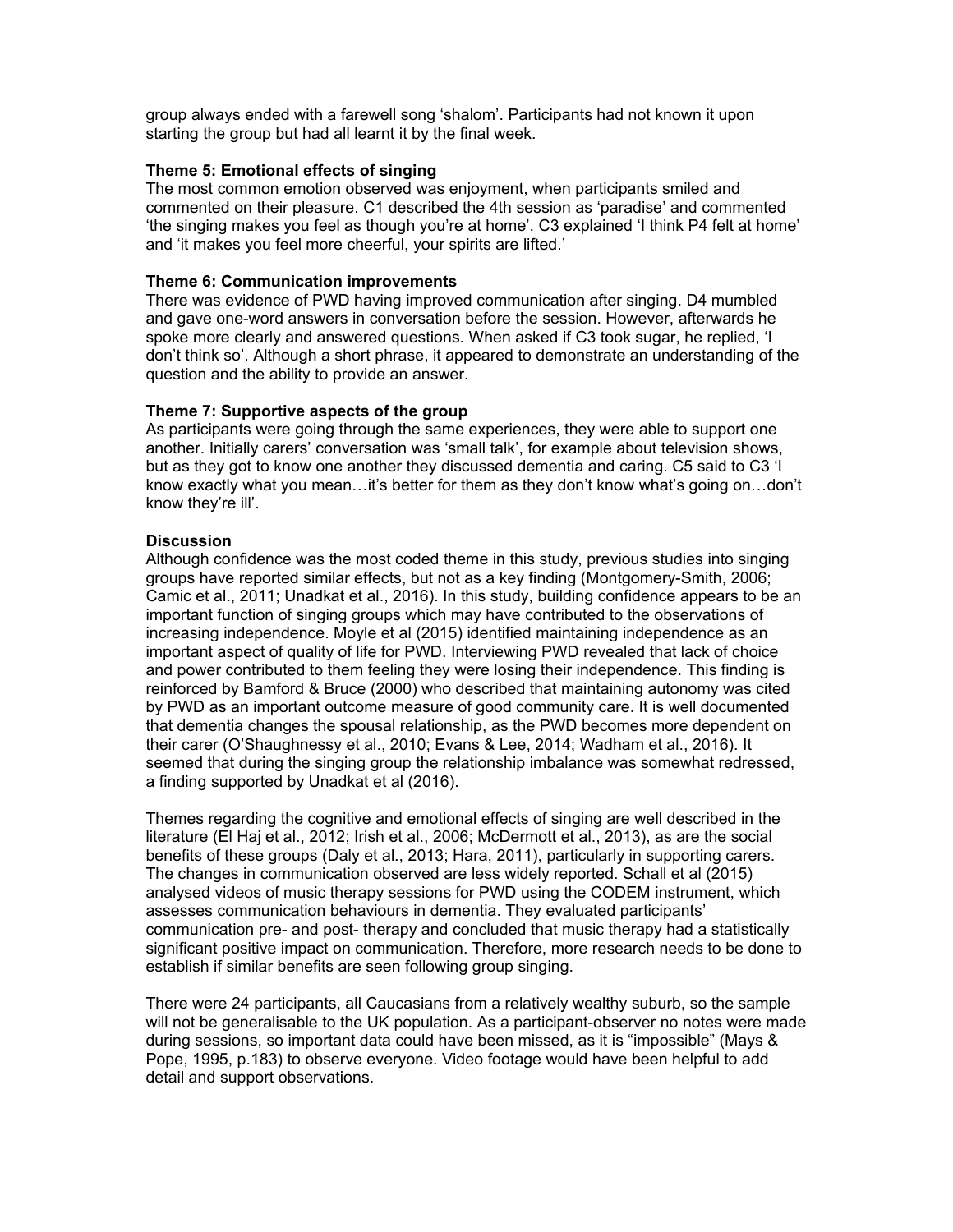## **Conclusion**

A novel hypothesis to emerge from this study is that as the confidence of PWD increased, they appeared to gain independence as they and their carers recognised their capabilities. This helped redress a relationship imbalance that may be caused by dementia. Being less dependent, even for just two hours a week, could improve quality of life for PWD whilst reducing carer burden. Future research could further explore these effects and their clinical implications.

## **Acknowledgements**

The author would like to thank the participants, Becky Dowson and Julie Barnes.

## **Eloise de Sousa (3rd Year Medical Student), University of Nottingham**

## **References**

- Bamford, C., & Bruce, E. (2000). Defining the outcomes of community care: The perspectives of older people with dementia and their carers. Ageing and Society, 20(5), 543–570.https://doi.org/10.1017/S0144686X99007898
- Braun, V., & Clarke, V. (2006). Using thematic analysis in psychology. Qualitative Research in Psychology, 3(2), 77–101. https://doi.org/10.1191/1478088706qp063oa
- Camic, P. M., Williams, C. M., & Meeten, F. (2011). Does a "Singing Together Group" improve the quality of life of people with a dementia and their carers? A pilot evaluation study. Dementia, 12(2), 157–176. https://doi.org/10.1177/1471301211422761
- Daly, L., McCarron, M., Higgins, A., & McCallion, P. (2013). "Sustaining Place" a grounded theory of how informal carers of people with dementia manage alterations to relationships within their social worlds. Journal of Clinical Nursing, 22(3–4), 501– 512. https://doi.org/10.1111/jocn.12003
- El Haj, M., Fasotti, L., & Allain, P. (2012). The involuntary nature of music-evoked autobiographical memories in Alzheimer's disease. Consciousness and Cognition, 21(1), 238–246. https://doi.org/10.1016/j.concog.2011.12.005
- Evans, D., & Lee, E. (2014). Impact of dementia on marriage: A qualitative systematic review. Dementia, 13(3), 330–349. https://doi.org/10.1177/1471301212473882
- Hara, M. (2011). Music in Dementia Care: Increased Understanding Through Mixed Research Methods. Music and Arts in Action, 3(2), 34–58.
- Irish, M., Cunningham, C. J., Walsh, J. B., Coakley, D., Lawlor, B. A., Robertson, I. H., & Coen, R. F. (2006). Investigating the enhancing effect of music on autobiographical memory in mild Alzheimer's disease. Dementia and Geriatric Cognitive Disorders, 22(1), 108–120. https://doi.org/10.1159/000093487
- Mays, N., & Pope, C. (1995). Qualitative Research: Observational Methods In Health Care Settings. The British Medical Journal, 311(6998), 182–184. https://doi.org/http://dx.doi.org/10.1136/bmj.311.6997.109
- McDermott, O., Crellin, N., Ridder, H. M., & Orrell, M. (2013). Music therapy in dementia: A narrative synthesis systematic review. International Journal of Geriatric Psychiatry, 28(8), 781–794. https://doi.org/10.1002/gps.3895
- Montgomery-Smith, C. (2006). Musical Exercises For The Mind. Journal of Dementia Care, 14(3),10–11.
- Morgan, S. J., Pullon, S. R. H., Macdonald, L. M., McKinlay, E. M., & Gray, B. V. (2017). Case Study Observational Research: A Framework for Conducting Case Study Research Where Observation Data Are the Focus. Qualitative Health Research, 27(7), 1060–1068. https://doi.org/10.1177/1049732316649160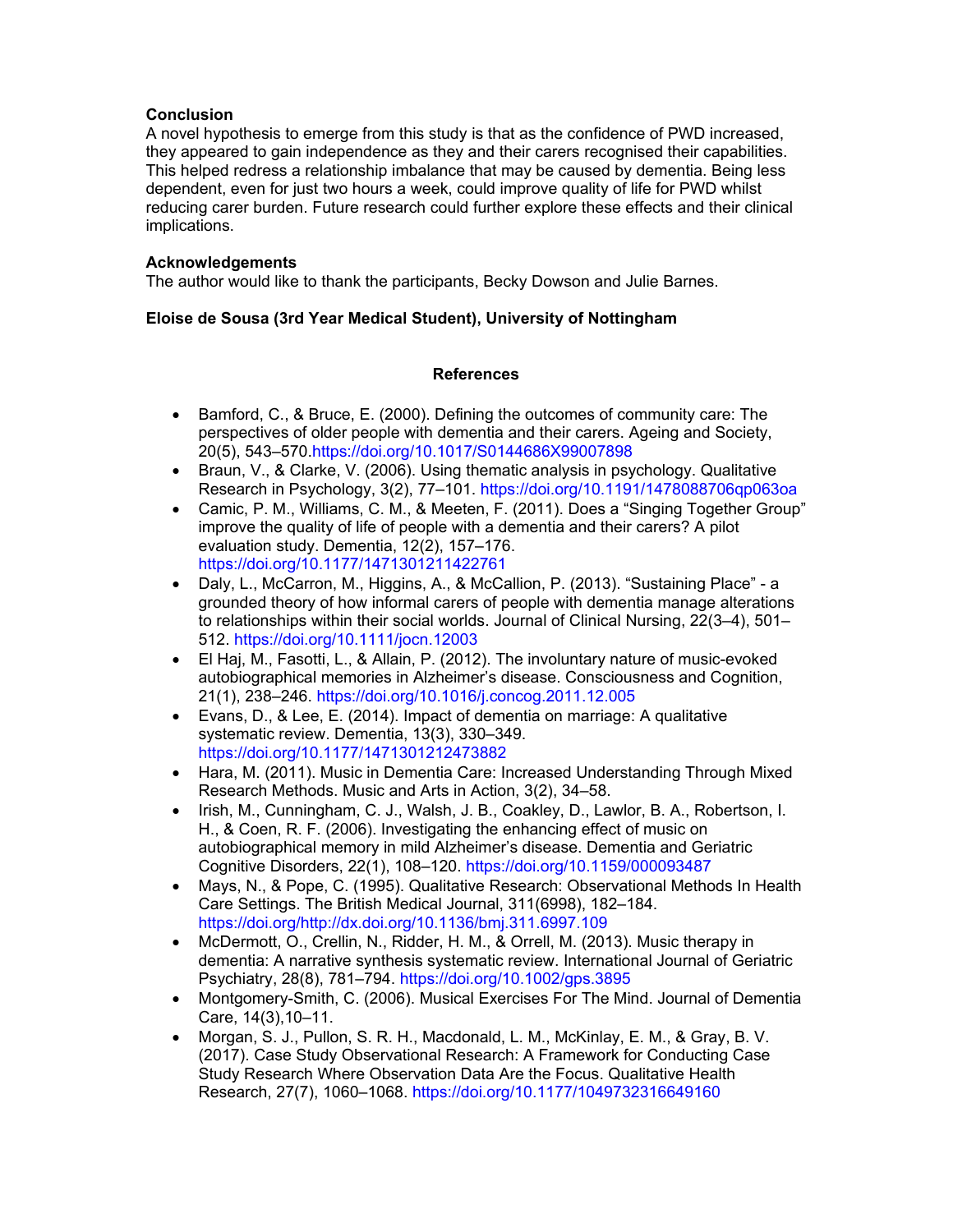- Moyle, W., Fetherstonhaugh, D., Greben, M., & Beattie, E. (2015). Influencers on quality of life as reported by people living with dementia in long-term care: A descriptive exploratory approach. BMC Geriatrics, 15(1), 1–10. https://doi.org/10.1186/s12877-015-0050-z
- Murphy, E., & Dingwall, R. (2007). Informed Consent, Anticipatory Regulation and Ethnographic Practice. Social Science and Medicine, 65(11), 2223–2234. https://doi.org/http://dx.doi.org/10.1016/j.socscimed.2007.08.008
- O'Shaughnessy, M., Lee, K., & Lintern, T. (2010). Changes in the couple relationship in dementia care: Spouse carers' experiences. Dementia, 9(2), 237–258. https://doi.org/10.1177/1471301209354021
- Unadkat, S., Camic, P. M., & Vella-Burrows, T. (2016). Understanding the experience of group singing for couples where one partner has a diagnosis of dementia. The Gerontologist, 57(3), 469–478. https://doi.org/10.1093/geront/gnv698
- Wadham, O., Simpson, J., Rust, J., & Murray, C. (2016). Couples' shared experiences of dementia: A meta-synthesis of the impact upon relationships and couplehood. Aging and Mental Health, 20(5), 463–473. https://doi.org/10.1080/13607863.2015.1023769

## **Psychiatry – Putting Spirituality to work**



Debate and angst surround the introduction of a religious dimension into psychiatric care: witness ferocious debates that can arise when doctors "do God" <sup>1</sup>. Similarly, the introduction of psychological theory into Christian ministry is not without controversy. The Clinical Theology movement has had its detractors since it was founded in the 1950s by the eminent Christian psychiatrist, Frank Lake<sup>2</sup>. Lake sought to bring Christian ministers up to speed with psychological theory and techniques. He imported an

eclectic mix of psychological therapies into his theological work and teaching. He viewed some manifestations of religious zeal as psychologically dysfunctional – e.g. the neurosis that can result from striving for perfection. His views have resonance with the Compassionfocussed Therapy movement and its emphasis on selfcompassion being the foundation of healing. However, the undoubted core of Clinical Theology is acknowledgement of the divine spark within all human beings –a spark that becomes dimmed by our deviance from God's plan. This amalgam of Christian belief and psychiatry became popular within the Church of England in the 1960s and 70s but Lake's more controversial ideas, including using LSD in therapy, alienated the mainstream of the Church and his early death in 1982 has further blunted the popularity of his ideas.

It is hard to put spirituality to work in the process of healing the sick mind without a structure. Psychiatry/psychology has its superstructure of evidence-based therapies and procedures but equally well the spiritual dimension of care needs to be embedded in a convincing and believable nexus. The modern culture of individualism and its corollary of quirky, self-centred spirituality can make working with spirituality feel nebulous and tokenistic. Where can the spiritually-oriented psychiatrist gain something more specific and move beyond the isolation that an exclusively individualistic, person-centred focus can generate?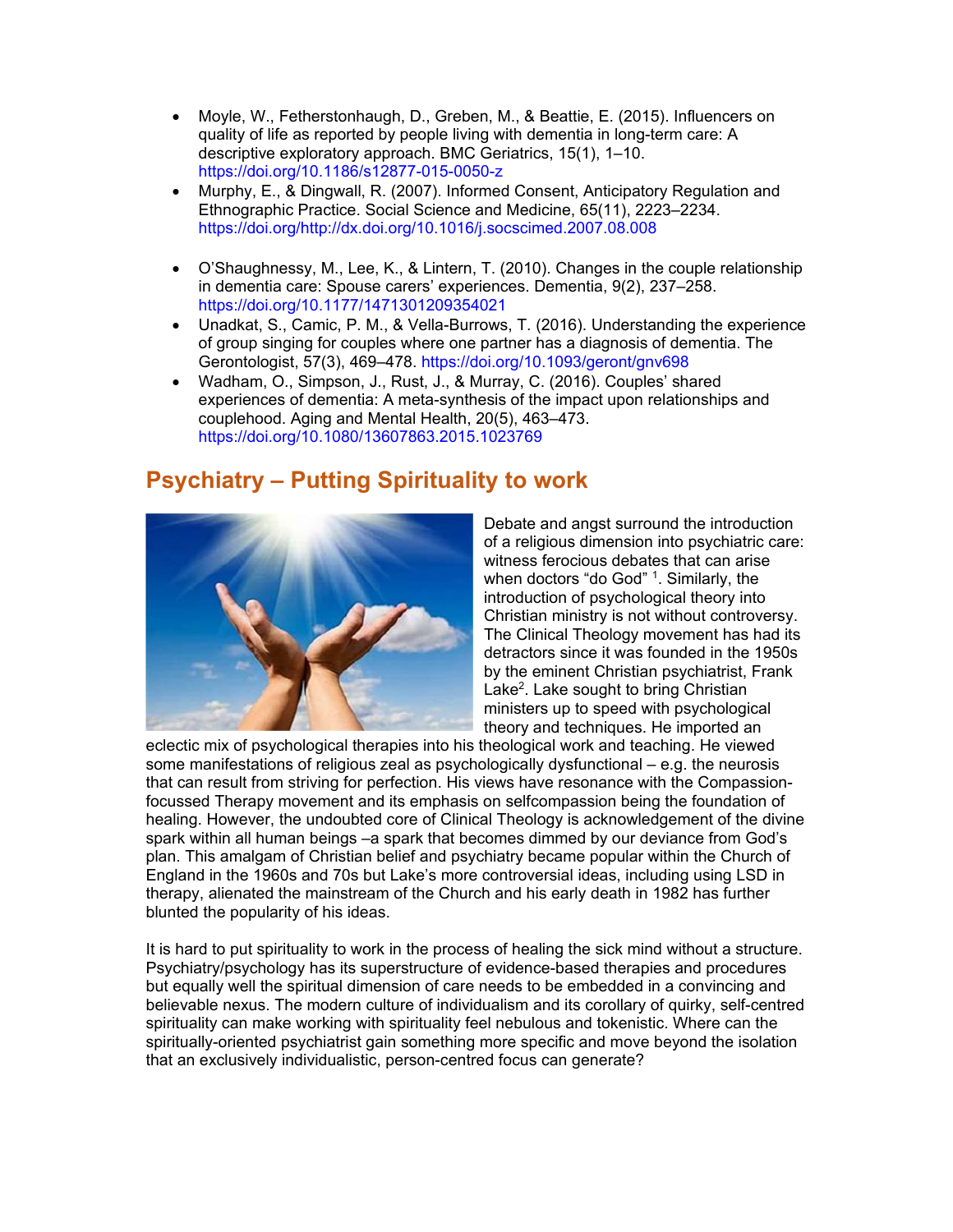#### **Integrating religious ideas with clinical practice**

Integration is more than a current trend; it has been the watchword of community psychiatry for half a century<sup>3</sup>. Progress has been made but different strands of service remain in silos. The very existence of chaplaincy within the NHS has been questioned<sup>4</sup>. Some organisations encourage the chaplain to put entries in the clinical notes but more often than not chaplaincy input is seen as outside of the multi-professional team. Balancing hard-nosed, scientific evidence against the preferences, ideas and ambitions of the individual patient is the crucial task for the clinician<sup>5</sup>. The Buddhist inspired practice of mindfulness has been integrated into Western psychiatry but can psychiatrists also learn from other faiths?

## **What can Psychiatry do to bridge the clinical-theological divide?**

The Anglican Church is the most widespread theological network in the UK and might be a good place to start this work. Its links with other faiths can provide an entry point into more diverse faith

communities whilst allowing faith-based scrutiny of some of psychiatry's potential extravagances (the medicalisation of grief and sexual desire for example). The potential allegation of a psychiatric mission to bring scientific reductionism into unreceptive cultures has to be taken seriously<sup>6</sup>. Challenge against spiritually bereft models of psychiatry by the Church can only empower other faiths in a vigorous dialogue with the psychiatric establishment. The strength of any profession lies in a willingness not to stand still whilst upholding core values.

Relevant themes for a clerical-clinical discussion could include:

 $\Box$  Dementia – Living and dying with dementia. What is the approach of ministers of the Church?

 $\Box$  Delirium – How does acute confusion present and affect the work of ministry to the sick?

 $\Box$  Depression – Sad, lonely, lost, discouraged or something more? What can ministers teach psychiatrists and vice versa?

 $\Box$  Psychosis – Culturally appropriate beliefs, individual quirkiness or madness. What are the minister's guidelines? Who defines acceptable beliefs? When do unacceptable beliefs form part of mental illness?

 $\Box$  Addiction – Asking for help from that Higher Power versus taking responsibility for one's own wellbeing. Can a balance be struck?

 $\Box$  Prayer and praise – When are they not enough to get you out of a tight corner? Can medical or psychiatric services help? How can one keep well in the face of so much pain?

Such questions are at the heart of modern living and impinge on us all whether we hold to a faith or have no faith. Wrestling with these issues can be part of continuing professional development for psychiatrists and minsters alike. Why not do this in a joint forum and learn more about the roles we each have? Some psychiatrists might view this as selling one's professional soul to religion. In fact, by agreeing a tight agenda on specific issues and questions, inveiglement into evangelism can be avoided in favour of focus on clinical/pastoral scenarios, real-life problems and practical solutions.

The work of Frank Lake was flawed but demonstrated a collaborative way forward for religion and psychiatry. Faith communities of all brands could benefit from reconsidering his work and working with psychiatric colleagues to adapt it for modern challenges.

## **Dr Simon Thacker, Consultant in Liaison Psychiatry, Derbyshire Healthcare NHS Foundation Trust**

## **References**

1 Poole R, Cook, CH. Praying with a patient constitutes a breach of professional boundaries in psychiatric practice.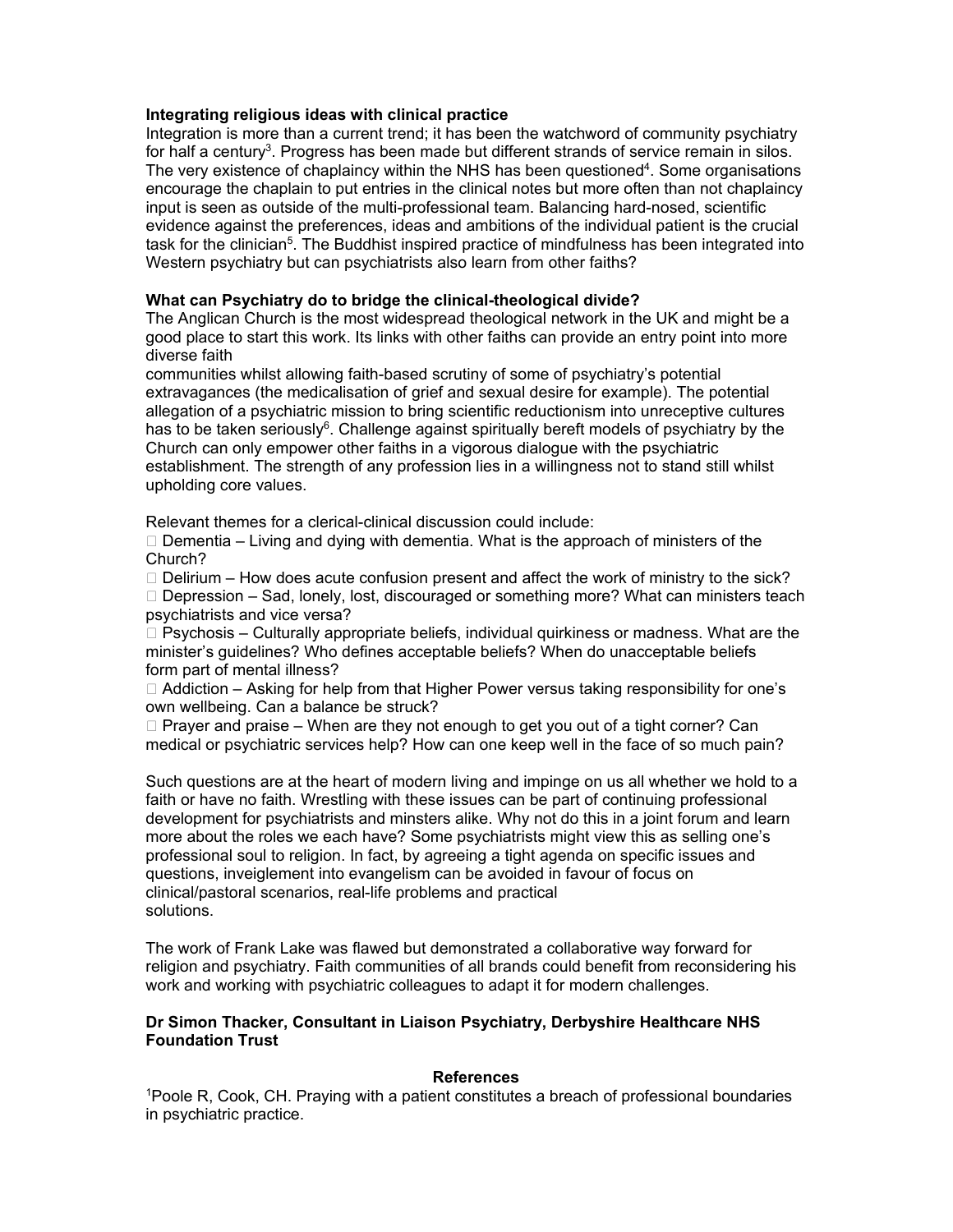British Journal of Psychiatry, 2011; 199(2): 94-98; DOI: 10.1192/bjp.bp.111.096529 <sup>2</sup>Roberts, FJ. Clinical Theology: an assessment. https://biblicalstudies.org.uk/pdf/tsfbulletin/64\_21\_roberts.pdf

(accessed 23rd Jan 2018)

<sup>3</sup>Powell, E. Water Tower Speech 1961. http://studymore.org.uk/xpowell.htm (accessed 25th Jan 2018)

4 Are hospital chaplains a waste of taxpayers' money? Guardian 2017. https://www.theguardian.com/healthcarenetwork/

2017/apr/04/hospital-chaplains-nhs-waste-taxpayers-money (accessed 25th Jan 2018) 5 Fulford KWM. Values-Based Practice: A New Partner to Evidence-Based Practice and A First for Psychiatry? Mens

Sana Monographs. 2008;6(1):10-21. doi:10.4103/0973-1229.40565.

<sup>6</sup>White RG, Sashidharan SP. Towards a more nuanced global mental health. British Journal of Psychiatry, 2014, 204

(6) 415-417; DOI: 10.1192/bjp.bp.113.139204

## **The importance of personal experience**



Our life experiences influence our norms, values and assumptions. We carry these around with us and view the world through our own unique lens. Instead of relying on fact or evidence we often base our understanding of new situations and people on expectations, emotions, hopes and beliefs. I will share with you some of my thoughts with the hope it stimulates some of your own.

My name is Dr Jaimee Wylam. I am a current leadership fellow on The Future Leaders

Programme undertaking a project focusing on foundation doctor resilience and well-being. I am a psychiatric core trainee on out of programme experience. I am also a patient of the NHS.

Being a patient before becoming a doctor gave me an awareness of how it felt to try to navigate a confusing health care system. Being a patient helps me to remember that each person we see is facing possibly the worst situation they have been in. Our personal experiences as patients, and we will all have been one at some point, can allow us to show compassion to those we care for.

My own experiences have made me passionate about staff well-being. When preparing to interview for my current role I considered the strengths in what I perceived to be a weakness for the first time. Experiencing ill health as a newly qualified doctor has allowed me to understand, within my own context, the impact personal difficulties can have on staff and I have no doubt that this personal experience helped me to be working to support junior doctors. My experiences have allowed me to show compassion to my colleagues and myself.

Our experiences can be a source of positive contribution, but how can our experiences and assumptions impact negatively? How many of you have been referred a patient and assumed the diagnoses written by the colleague before you are correct? How many of you have viewed a patient through the lens of a diagnosis? How many of you can think of mistakes involving assumptions?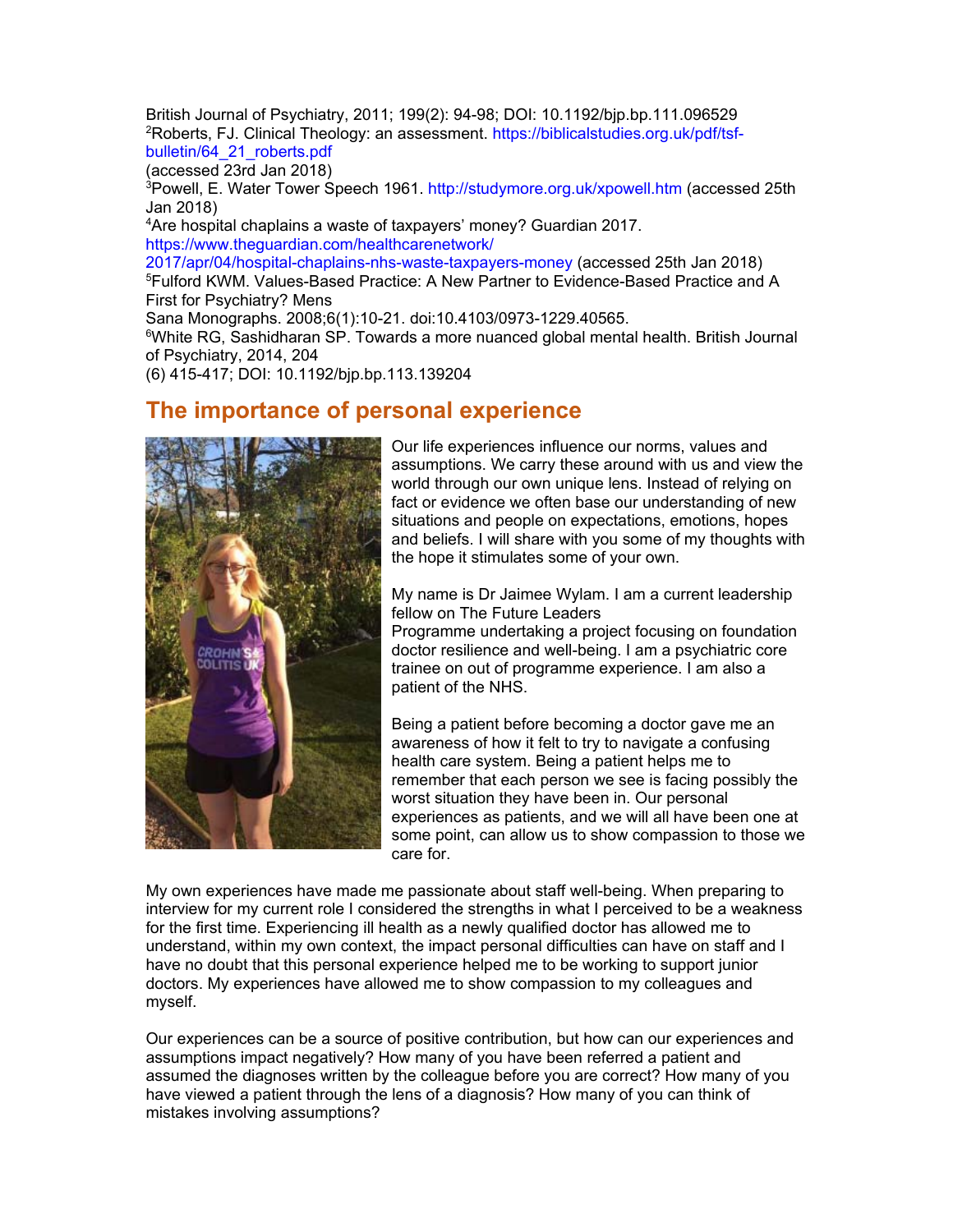So, what should we do with our assumptions? You could choose to leave them alone. You could offer evidence to support or disprove them. You could change them. We challenge assumptions in clinical practice with ease. For example, in a patient you assume has a viral illness you might supply evidence in the form of a detailed history and observations. With the evidence collected you can assess your initial assumption. But, what if we challenged assumptions on an individual level? For example, I assumed I would not get a leadership post because I was too junior and would not be a good enough leader. In applying for my current post, I challenged my assumptions; providing evidence in the form of the application process and interview. Being a leadership fellow has been an incredibly powerful experience so far and without challenging my assumptions I would not be in this position. With that in mind I ask you to challenge your assumptions, find strength where you perceive weakness and consider the impact of your personal experiences!

**Dr Jaimee Wylam, Core Psychiatry Trainee and current Leadership Fellow of the Future Leaders Programme, Health Education England across Yorkshire and the Humber** 

## **e-Interview with Professor Alex Mitchell**

Professor Alex Mitchell is an honorary professor of liaison psychiatry at University of Leicester and also consultant at Leicestershire Partnership Trust. He was recently ranked among the top 1% most cited scientists worldwide (https://clarivate.com/hcr/worldsinfluential-scientific-minds/), which is even more remarkable as he remains a full time clinician. He is well known for his work in psycho-oncology, mood disorders, parity of esteem and also for his meta-analytic and screening research.



#### **1. Tell us something about yourself that most people don't know.**

Not many people know I run a modestly successful cycling channel on YouTube called Fastfitnesstips. Through this I developed a lot of resources for training and performance testing. Few people know I am also an excellent five-aside footballer: ok truth be told, nobody actually knows this, especially my team mates! I also run; (mainly park runs and 10ks) but my times are constantly hampered by injuries. That's my excuse and I am sticking to it!

#### **2. What trait do you deplore in others?**

I dislike road rage directed towards cyclists, as I often commute by bike and its regular occurrence due to the absence of cycling lanes in the UK. I don't like people who cheat the system at the expense of others for example moonlighting in private practice during NHS time. But even more than this I hate abuse of power, which unfortunately I have seen many times in the NHS, largely directed against whistle-blowers who dare to speak up against the status quo or question management directives. I attend a number of events at the CQC aimed at reforming the NHS following the Francis report. I was amazed at the mistreatment of clinicians across the NHS who tried to stand up for high quality care namely David Drew, Sharmila Chowdhury, and Kim Holt. In fact, I ended up writing a book on this topic which will hopefully be released in the near future when the time is right.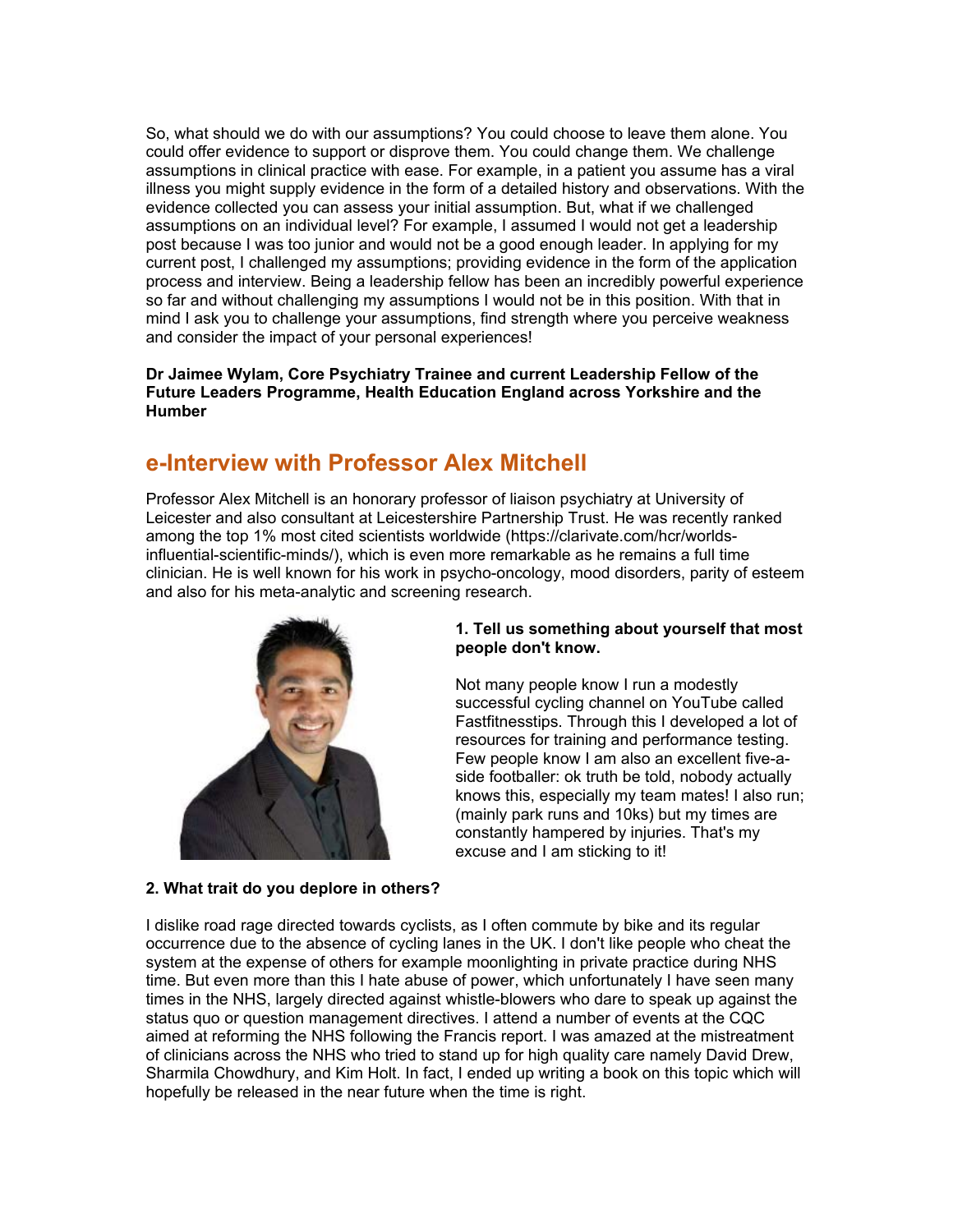## **3. Tell us about either a film or a book that left an impression on you?**

Growing up I always loved popular science, especially Richard Dawkins (Selfish-gene, The Blind Watchmaker) and Jared Diamond (The Third Chimpanzee; Guns Germs and Steel). I recommend everyone catches up on their whole back catalogue. Films? To be honest it must be Cowspiracy on Netflix. I became pescetarian after watching the disturbing practices of the western meat industry. Not to mention meat production takes up around 77% of all the agricultural land worldwide and is responsible for about 18% of greenhouse gases.

## **4. When not being a psychiatrist, what do you enjoy?**

As I am getting older it is mainly health and fitness specifically cycling, football and running. I use GPS tools like Strava but these are humbling when you realize how poor you are compared to the professionals. For those without a GPS device get down to your local park run and you will receive an age graded time for free. I also love photography; previously old school 35mm film and now digital photography especially landscapes and aerial photography. I have a mini-studio at home and have used it for a large scale project to help cancer patients after their diagnosis by using peer based first-hand accounts. I have recorded over 500 videos of patients & families telling their story for the benefit of others (www.cancerstories.info).

## **5. Which people have influenced you the most?**

My mum was my biggest influence, as she was a single parent and I was an only child. When I didn't want to go to school as a child, she would say it's up to you, go for yourself, not for me, not for the school. Needless to say I would always go! I have also met some amazing psychiatrists over the years but what impresses me most are those with great humanity. I was attached to Fuad Hussanyah at St Nicholas hospital in Newcastle as a 3rd year medical student. I was shocked when he spoke to me like an everday person and took me for lunch in the canteen. I was indoctrinated in those big hierarchical medical teams at the time. As an SHO on the Cambridge scheme Veronica O'Keane left a big impression on me in the liaison psychiatry team. She didn't mind me asking difficult questions and applied evidence based medicine to patients in the real world. Pratibha Nirodi in Harrogate is also an amazing old age psychiatrist who can never help her patients enough. Finally, as a consultant in Leicester I became good friends with Steve Frost, who was one of the most dedicated yet approachable clinicians I have ever met. Sadly, Steve passed away from prostate cancer three years ago.

## **6. If you were not a psychiatrist what other profession would you choose?**

As a fantasy? A professional tennis player or footballer! More realistically I think I could have had a good shot as a professional photographer or film director. Or maybe a cycling coach. In fact, if I wanted a new career I could certainly transition to a personal fitness trainer role as my knowledge of health and fitness is probably better than my psychiatry knowledge at the moment!

## **7. How would you like to be remembered?**

As someone not afraid to stand up for injustice and speak up when needed. This is not an easy task, especially when working in an institution like the NHS, when managers desperately try to protect their institutions reputation regardless of the facts. I urge everyone to read the Speak Up Report (freedomtospeakup.org.uk) and David Drew's book Little Stories of Life and Death. I initially thought I was badly treated when I was issued with 13 redundancy notices over 2.5 years but this is nothing compared with the mistreatment of some of my colleagues from mid-Staffs and many other NHS trusts. Many such cases never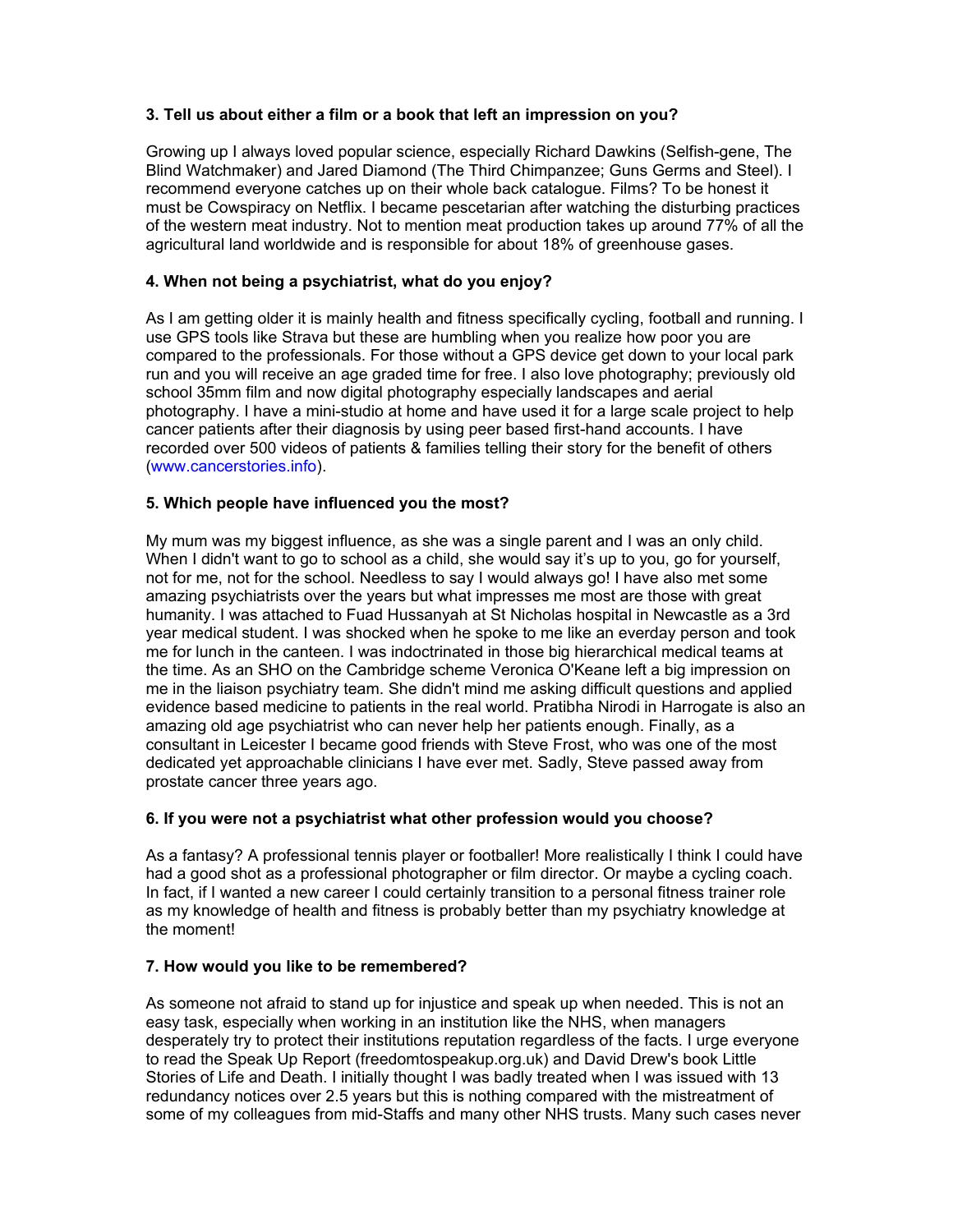come to light. I would also like to be remembered as a clinician who managed to do worthwhile research on essential clinical questions. I am constantly amazed how little we actually know in mental health. If you really try and look for large scale studies you usually find even basic questions have not been satisfactorily answered, but hopefully this is changing, one high quality study at a time.

#### **8. Finally, can we ask you if you have advice for colleagues how to get published?**

I am afraid there is no substitute for hard work but you can do things the very hard way or the regular hard way! For about half of my publications I have done literally everything from start to finish. This is a really high risk approach compared to joining a larger research group from the start. By joining an existing group you benefit from shared expertise, motivation and possibly access to pre-existing data. Journal editors actively dislike single author submissions, indeed I have been asked by editors to add random authors after the paper was submitted for appearances sake. I have also been asked by journal editors to add more citations to the reference list specifically from their journal in order to bump up their journal's impact factor. Most trainees think they should start small and write up a case report. Case reports have a place but are not well cited and hence are not popular with journals. In my opinion, trainees should think big about small questions. In other words, collect as much data as possible about a very specific research question. Choose an idea that you are passionate about and don't give up. I have had papers rejected ten times before they were finally accepted only to become citation classics. Indeed, a quirk of science is that the more innovative your research the higher the chances of rejection by peer reviewers, who generally only want to hear what they already believe to be true. So next time you receive a rejection email about your research, think to yourself you may actually be onto something important!

# **Survey on Transition for Patients Growing Older with Enduring or Relapsing Mental Illness**



#### **Background**

The College Report (CR153) 'Links not boundaries: service transitions for people growing older with enduring or relapsing mental illness' was published in 2009. It provides guidance on the transition of people from General and Community or Rehabilitation psychiatry to Older Adult psychiatry services. As part of reviewing CR153, an online survey was conducted in January 2016. The questions were based on the recommendations of CR153 to collect information of

existing protocol or local arrangements for transitioning patients.

#### **Results of the survey**

Four hundred and eleven psychiatrists responded and 75% were consultant psychiatrists. Of these 217 were from Old Age, 201 from General Adult, 37 from Rehabilitation, 30 from Crisis and 55 from other areas such as Early Interventions, Hearing Impaired, Learning Disabilities, and Eating Disorders.

Only 54% of respondents reported that they were aware of a local transition protocol within their Trust. The remaining 46% were not aware of such a transition protocol and the comments suggested that transition was more of an ad-hoc process with wide variation within Trusts, or that they had transformed to ageless services. Whilst majority respondents reported their transitions were needs led, 46% indicated that age is still a deciding factor. Only 33% of respondents have said that their protocol is easily available or accessible with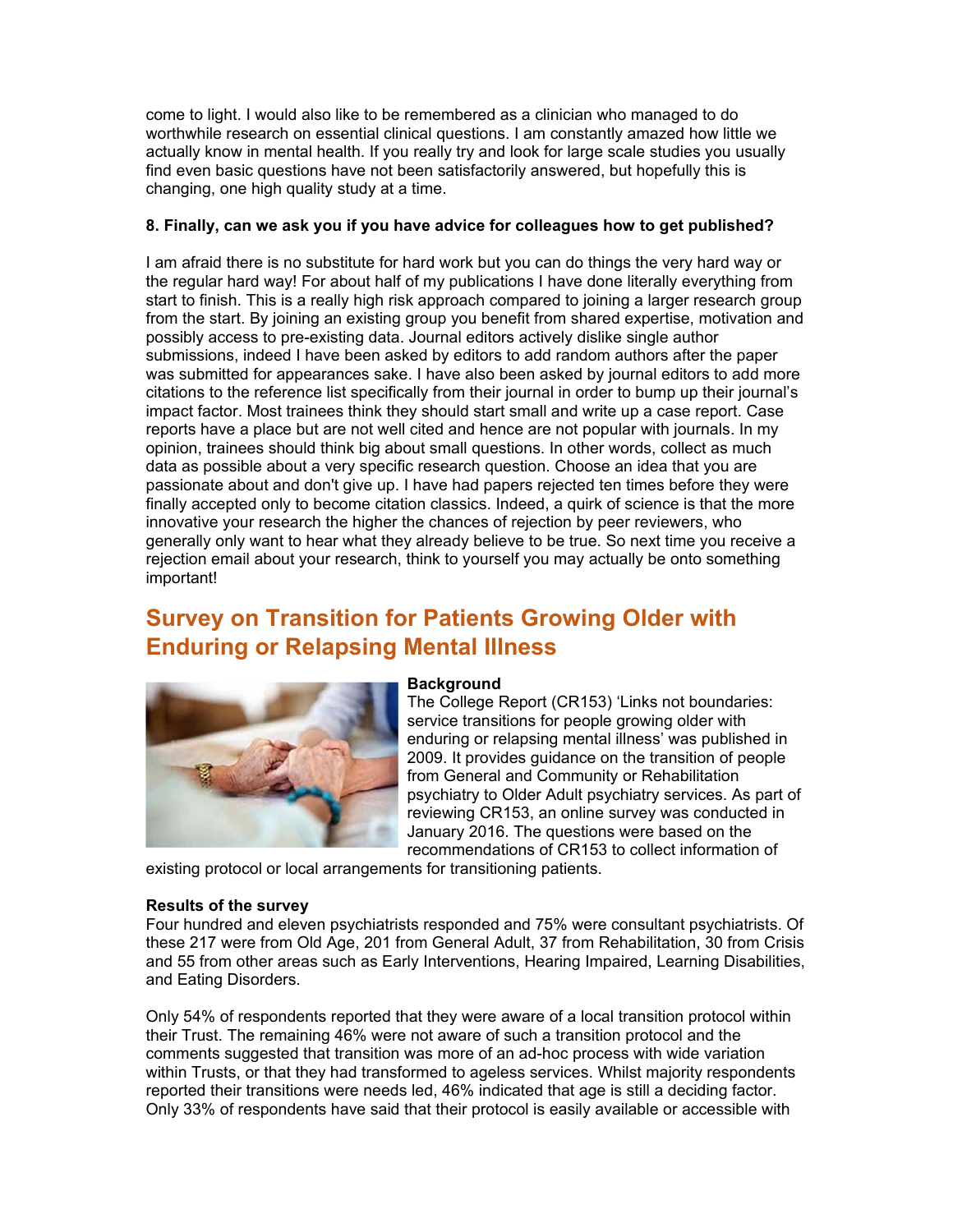comments such as 'one of the hardest transitions', 'closely guarded secret'. Only 47% respondents reported that their protocols offer a clear focus on the needs of the individual and their family. Comments included "resource management" and "Team's caseload seem more relevant than the needs of the patients or family" and "Tight resources colours everything. There is focus on moving on demanding/difficult patients. It is easy to set criteria and define need but almost impossible to link resources to follow the patients". Many triggers were identified at the time of initiation of transitions. However only 28% respondents indicated that their protocol have standardised triggers. A reoccurring comment was about the lack of clarity in the definition of frailty.

Fifty five percent of the respondents reported that joint case reviews/CPA meetings did take place at the time of transitions. They happen "when the transitions take place in the community" and "only in cases where it is not clear cut" Only 3% of respondents have indicated that monitoring of the protocol is taking place. Only 11% were aware of a local process in which lessons learnt from the transition process are disseminated locally. Responses suggested that this was usually carried out informally, through discussion in consultant groups and usually when a complaint arises.

Fifty percent of the respondents indicated that there were resource issues in relation to the transition arrangements. The comments were "massive", "we have no day hospital, vastly fewer beds, fewer social workers, human resources always go to Working Age". "Money doesn't move with the patient" and "tension can cause conflicts between services". There were also comments about understaffing / excessive workload in all areas involved in the transition process lead to the absence of proper transition CPA meetings.

Sixty percent of respondents talked about issues and concerns in arranging the transitions. Vague criteria leading to frequent disputes, delays in transferring care and clear frustration between both teams make people feel that they should stop referring. There were comments that there is no older adult expertise available to their team due to service restructuring and creation of ageless service.

Twenty one percent of the respondents were aware of mental health relapse during the transition process. Anxiety about change can provoke a relapse. Patients, having been consulted on and informed of plans for transition can find the delay and uncertainty stressful, particularly if ambivalent about transfer in first place.

#### **Conclusions**

Feedback from 411 respondents generated a wide range of views on the transition issues. Their detailed comments were used to elaborate and modify the existing College Report on transition. It may be convenient to understand the themes emerging from this feedback:

1. Only 54% of the respondents have said that their services have an agreed protocol and 33% have said that it is easily available or accessible.

2. Reports of resource shortfall in General Adult, Rehabilitation and Social and Old Age Psychiatry services affecting smooth transition.

3. Expressions of clinical frustration and delayed care as a result of poor transitional procedures.

4. An overwhelming majority of the respondents request for the College to provide clarity/description on the criteria of transition.

5. Only 3% of the respondents reported an active monitoring of the use of the protocol which in turn will lead to inadequate data collection of resource issues.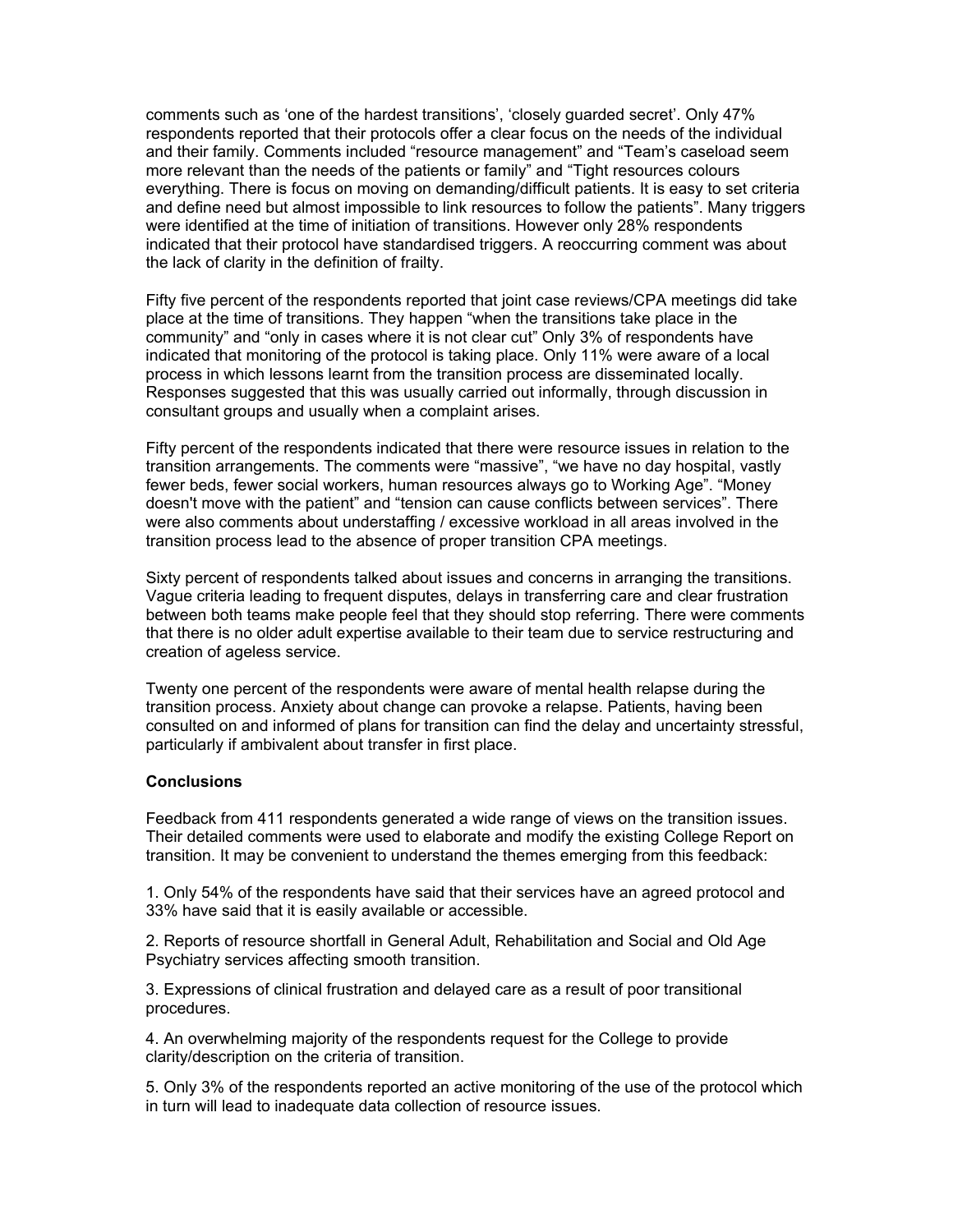**Dr Velusamy Sivakumar, Consultant in Old Age Psychiatry and Executive Committee Member, RCPsych Faculty of Old Age Psychiatry, Sheffield Health and Social Care NHS Foundation Trust, Sheffield.** 

**Dr Edward Dimelow, Consultant in Old Age Psychiatry, Rotherham Doncaster and South Humber NJHS Foundation Trust, Rotherham.** 

**Dr Swarupa Shinde, Consultant in Old Age Psychiatry, South West Yorkshire Partnership NHS Foundation Trust, Halifax.** 

**Confidentiality: patients' fitness to drive and reporting concerns to the DVLA (April 2017). Implications as a result of the guidance: perspective of a Psychiatrist** 



According to General Medical Council (GMC) guidance, doctors should explain to patients

deemed unfit to drive that their condition may affect their ability to drive and that the patients have a legal obligation to inform the Driver and Vehicle Licensing Agency (DVLA) about their condition. If the patient continues to drive, the GMC advises that "you should make every reasonable effort to persuade them to stop." If persuasion fails or the doctor discovers that the patient is

continuing to drive, the doctor should contact the DVLA to disclose the medical information.

The guidance has implications not only for patients and doctors but also for wider network as discussed in a following manner:

#### **1) Patients**

There is a considerable healing power in the doctor-patient alliance. Working together offers the opportunity to significantly improve the patient's quality of life and health status. There are no investigations as such to prove the functional mental health diagnosis. However, reliance on part of the subjective and objective experience of psychiatrists and rapport building, which takes time, subsequently leads to development of trust.

However, this alliance between a Psychiatrist and patient may sometimes become fragile due to lack of insight and subsequent engagement on part of patient and the duty of care involved for psychiatrists in detaining patients under the MHA, including treating them against their will, which often breaks this bond.

On top of this, the guidance above potentially damages the alliance leading to further lack of trust. Patients are more likely to: disengage, hide details, get upset, complain, and worry potentially leading to relapse, seek second opinion or request transfer of care to another psychiatrist. Whilst the latter is in process, the patient would often remain without care of mental health services, further increasing the potential risks both to themselves as well as to general population.

Furthermore, it is unfortunate for those patients who do comply and have their license revoked. Especially for those, who are taxi/ bus/ lorry/ driver and that's their main occupation and livelihood. This could have a huge impact on the patient and his/her family. The doctor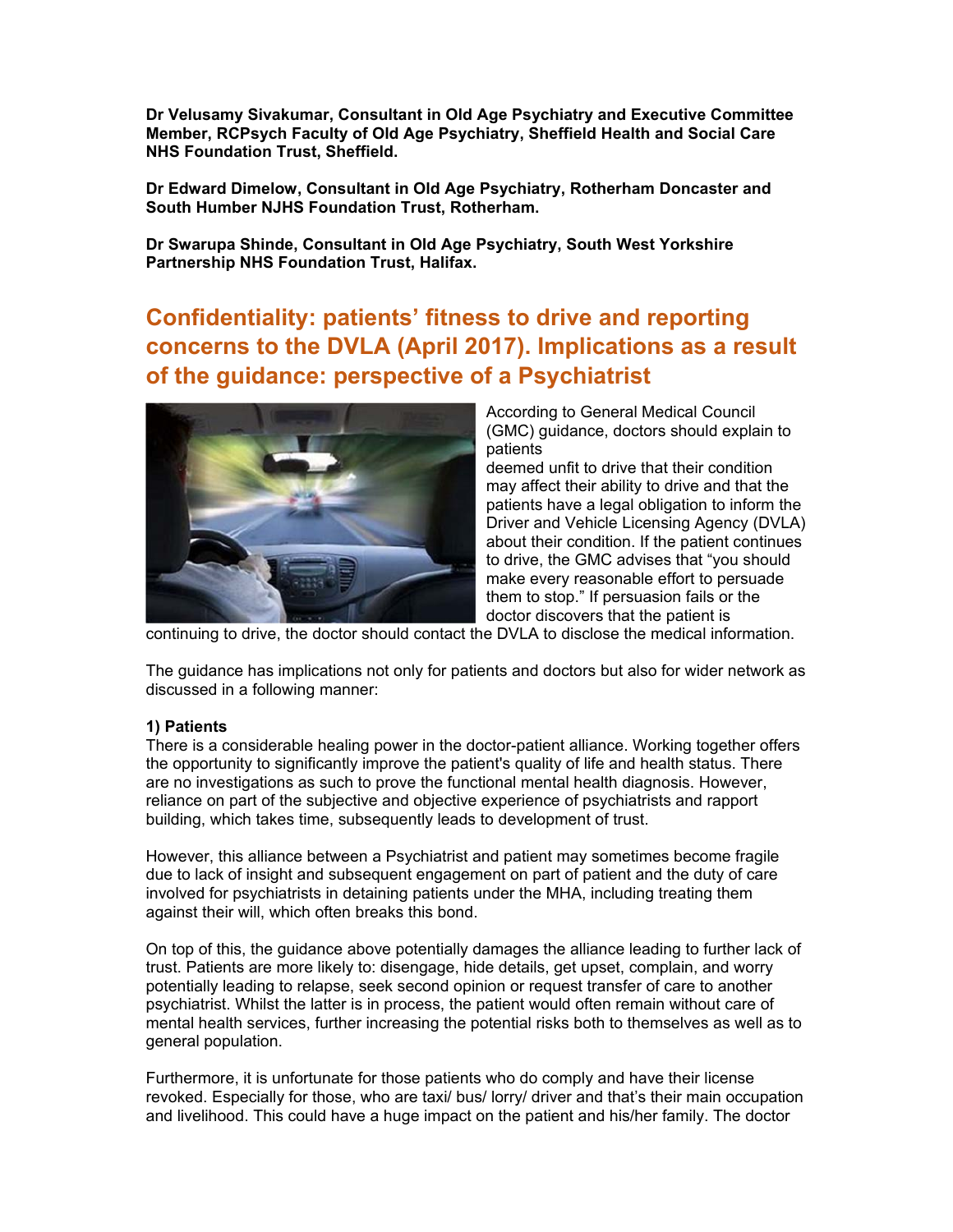could get the 'blame' on such a tragic occasion. At present, there are no adjustments made/ recognized by the government in terms of offering them alternative source of income/ occupation.

## **2) Psychiatrists/ doctors/ GPs**

There are wide number of disorders often associated with lack of insight and lack of capacity including Dementia but also with potential presence of capacity in disorders such as substance and alcohol misuse, which could come into the remit of this guidance.

It is argued that Psychiatrists/doctors are put in a very difficult position (there is a conflict of interest given that I am a Psychiatrist) by where there are expectations to report to the DVLA when a patient fails to comply and to provide suitable time period for patients to act on the information in relation to driving and informing the DVLA. Unfortunately, there is no clarity provided on how long this period should be and what should, if anything, happen during this period. The guidance heavily relies on the honesty of the patients. They may falsely promise to inform the DVLA and to stop driving and the chances of the doctor discovering that the patient is continuing to drive are slim.

There is also an ongoing expectation on Psychiatrists by the employing Trust to continue to engage and maintain therapeutic relationships with all their patients who come within Psychiatrists' sector. Many a time it is overlooked that patients may be entitled to second opinions or a change of psychiatrist because of conflict caused by the guidance such as above. Should there be a complaint, not only is this included in the Psychiatrist's appraisal folder but one may have to go through the time-consuming process of preparing a report/ going through an investigation in the case of being reported to the GMC.

All the above potentially lead to stress, pressure, worries and sickness on the part of already busy psychiatrists.

## **3) Hospital Trusts**

The guidance also demands that should a patient request a second opinion, this should be provided. Often there is no clear channel/ process/ pathway designed by the Trust who should seek the second opinion/ another psychiatrist. If there is a process, it is a long and strenuous one whereby the Clinical Director comes into the picture and must find another psychiatrist who is willing to take over the care.

## **4) Wider population**

Unfortunately, the general population continues to remain potentially at risk from those drivers who should not drive because of their difficulties affecting driving but continue to do so.

## **5) Police Officers/ Criminal justice system**

May get involved in case of a driving offence however often there is no clear communication between police officers, health services and the DVLA.

## **6) DVLA**

Monitors the process of Licensing but this is often based on the reports submitted by doctors.

## **7) GMC**

The role is to protect patients however the guidance seems to be more directed towards protecting the general population.

## **8) Department of Health**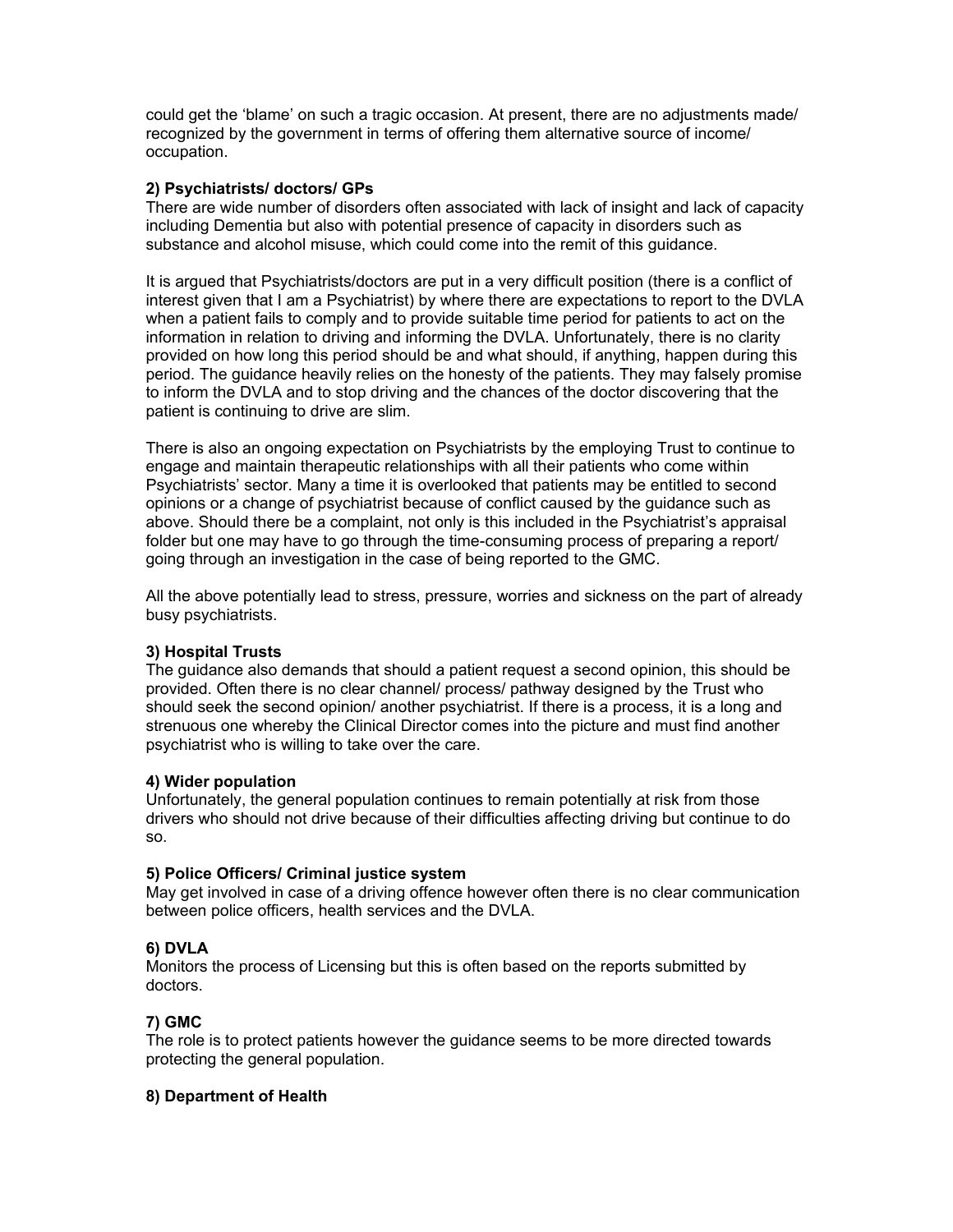The government has a duty towards patients who lose their occupation and livelihood because of illness to provide with alternative source of income/ occupation.

#### **Suggestions:**

A review of this guidance involving patients, psychiatrists, GPs, hospital Trusts, the DVLA, Department of health, GMC and Police officers, to outline a clear responsibility on each and development of a clear pathway, keeping in mind all above points.

#### **Dr Madhvi Belgamwar, Consultant in General Adult Psychiatry Derbyshire Healthcare NHS Foundation Trust and Trent Division RCPSYCH Vice chair and Regional Advisor,**

#### **Reference**

Confidentiality: patients' fitness to drive and reporting concerns to the DVLA or DVA (2017): www.gmcuk.org/guidance/ethical\_guidance/30653.asp

## **Engage Your Mind – Fighting for Identity: An evening with Kellie Maloney**

In Winter 2015 we ran our first Engage Your Mind event, myself and Dr Charlotte Blewett (both Higher trainees at the time). We started the concept of a series of interactive lectures and seminars aimed at medical students and foundation doctors to promote Psychiatry as both a foundation post and a career. Our first lecture saw Prof. Steve Peters attend and give an interesting and inspiring review of his career at Sheffield University and Undergraduate Tutor to Team GB Cycling Psychiatrist and expert witness to WADA (World Anti-Doping Agency). Following encouraging feedback from attendees we saw Engage Your Mind grow from strength to strength.

Over the last two years, we have ran events "Speed Dating in Psychiatry" – medical students and foundation doctors where invited to spend the evening circulating around tables manned by consultants in various specialities in Psychiatry and have a chat about what it was like to be a consultant in that particular avenue of Psychiatry. This event was particularly liked by foundation doctors who were deciding about applying for Psychiatry. "In the Mind of a Psychopath" was another well received event where we invited Consultant Forensic Psychiatrist Dr Paul Egleston, Consultant Forensic Medical Psychotherapist Dr Shari Mysorekar and Mr Julian Hendy from Hundred Families talk about offending rates, assessing and treatment of criminals with Psychopathy and the experience of families after experiencing violent crime committed by someone who is mentally unwell. This ended with a lively debate where the floor argued "Should all Doctors be screened for Psychopathy."

We have also been lucky enough to have Mr Michael Bennett, former Professional Footballer and Head of Player Welfare at the Professional Footballers Association, talk about the importance of mental health management and support in football – in an event which we called "Tough at the Top."

More recently in March 2018 in our event "Fighting for Identity" - we were lucky enough to welcome Ms. Kellie Maloney, former Boxer and Boxing promotor to Lennox Lewis, talk about her journey becoming a woman. She was able to tell us about her trouble with the media, going on Celebrity Big Brother, her experience of gender reassignment and the impact this has had on her family and her mental health. We were lucky to also have Dr Abhi Shetty (Consultant Liaison Psychiatrist and Sheffield Gender Identity Service) give an informative session of definitions, epidemiology and account of current services available in the country for gender dysphoria.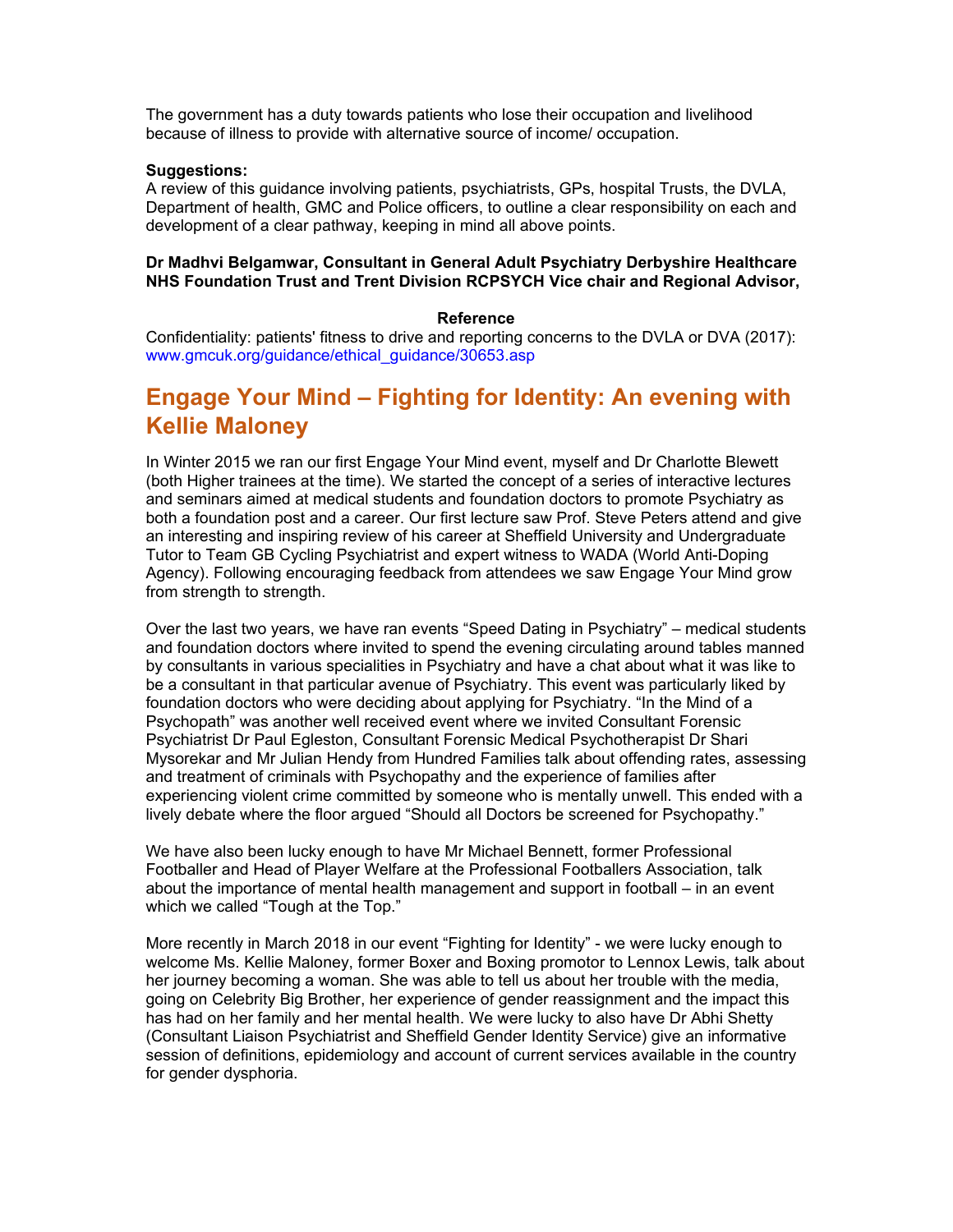As Engage Your Mind has grown we have been lucky to have a trustworthy team of Psychiatry core and higher trainees in South Yorkshire who have tirelessly helped in organising and running these events: Dr Charlotte Blewett (Co-Lead), Dr Ryan Dias, Dr Jaimee Wylam, Dr Dasal Abayaratne, and Dr Nicky Combs. Our thanks go to them. Watch this space; we have some great ideas for 2018 to 2019 – you can follow us on Facebook and on Twitter @EymPsychiatry. Please get in touch; we would love to hear what you think!

## **Dr Madeleine Bonney-Helliwell, Consultant Psychiatrist, Derbyshire Healthcare NHS Foundation Trust**





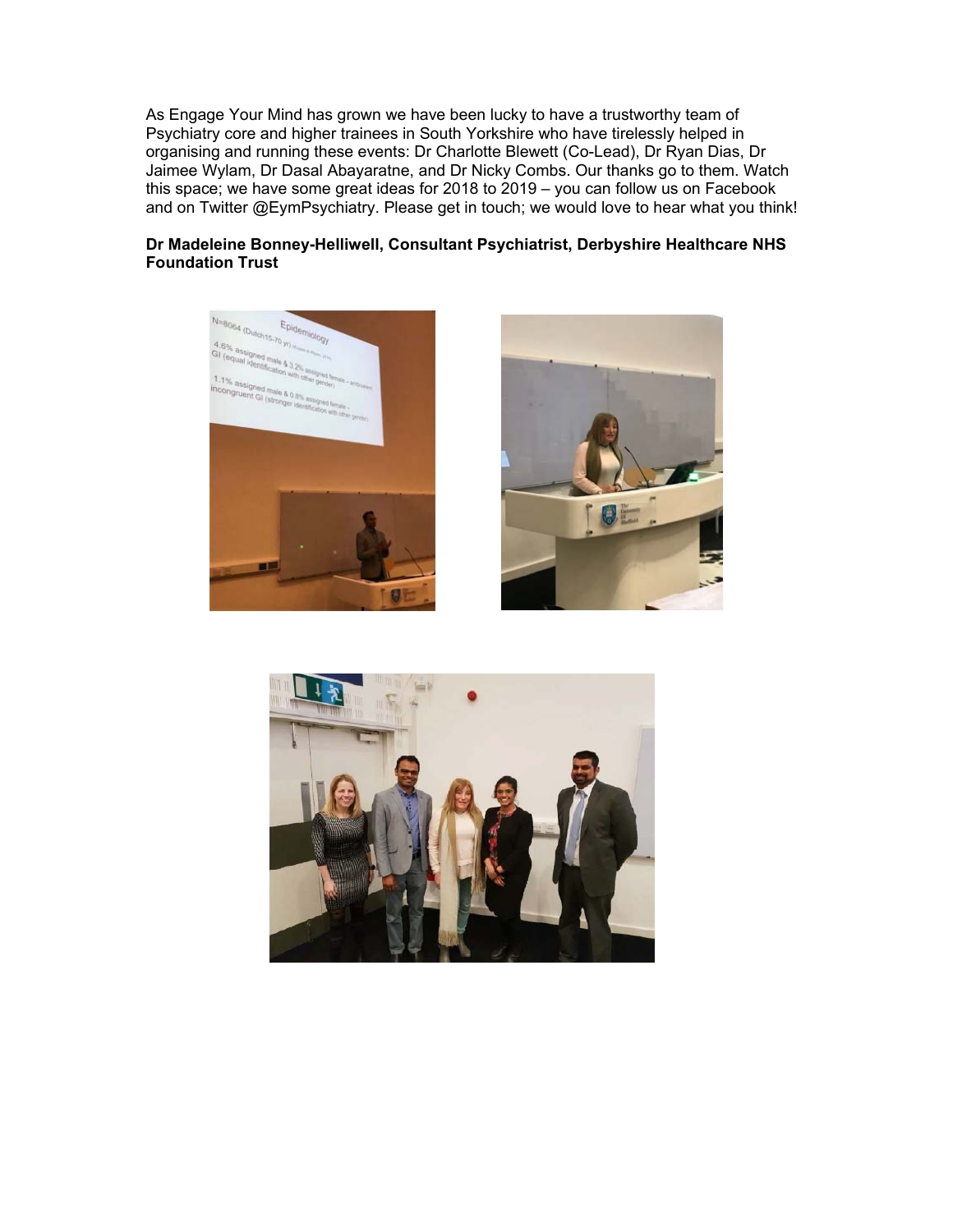## **What do higher psychiatry trainees need to best prepare them for their consultant career?**



In my perspective, one of the most important aspects to develop as higher psychiatry trainees is resilience. StartΨell, the Royal College of Psychiatrists Consultant-led initiative for Psychiatrists in their first five years as a Consultant focusses on six supporting elements: Making connections, continuous learning, using support effectively, personal resilience, career development and clinical leadership.

While the other five elements are either clearly defined or easily interpreted, the concept of personal resilience (maintaining a work-life balance, accessing personal therapy and maintaining boundaries) and in consequence, the way of supporting its development has missed the point.

This is understandable as the concept of resilience is contextual. There are definitions of resilience in metallurgy, biology, ecology, psychology, organizational theory, economics, IT, aeronautics, sociology, and national security (1).

Although the concepts have communalities, before trying to create, promote or enhance it, we need to be clear on what it is.

The psychological concept was introduced in child psychiatry by Garmezy and continued being developed by others later on as "a dynamic process encompassing positive adaptation within the context of significant adversity" (2: p.543) and is associated with three factors: (a) attributes of the children themselves, (b) aspects of their families, and (c) characteristics of their wider social environments.

In the French literature, the term was introduced by Cyrulnik as the capacity to carry on regardless in environments that ought to lead to breakdown. As Francart put it, it seems to be "a psychological quality that affords those who possess it a conscious or unconscious return to normality without lasting injury." (1: p.1)

If this is a psychological quality, and in recent investigations it has been discovered that it is genetically determined (3), is there any way to assist "susceptible individuals" to help them to increase their resilience?

In here, I would like to introduce the concept of orchids and dandelions in child psychology (4). A ''dandelion child, refers to the capacity of some children to survive and even thrive in whatever circumstances they encounter, in much the same way that dandelions seem to prosper irrespective of soil, sun, drought, or rain" (4: p.184). The contrasting ''orchid child describe the context-sensitive individual, whose survival and flourishing is intimately tied, like that of the orchid, to the nurturing or neglectful character of the environment. In conditions of neglect, the orchid promptly declines, while in conditions of support and nurture, it is a flower of unusual beauty" (4:p.184). This means that an increased biological sensitivity to context that orchid children may have, would result in potential negative effects under conditions of adversity and positive effects under conditions of support and protection.

If we were to generalise the above concepts to the higher trainees, some "dandelion trainees" may be naturally resilient and may respond with that quality to the challenges, while "orchid trainees" would need to be supported to enhance the quality in preparation for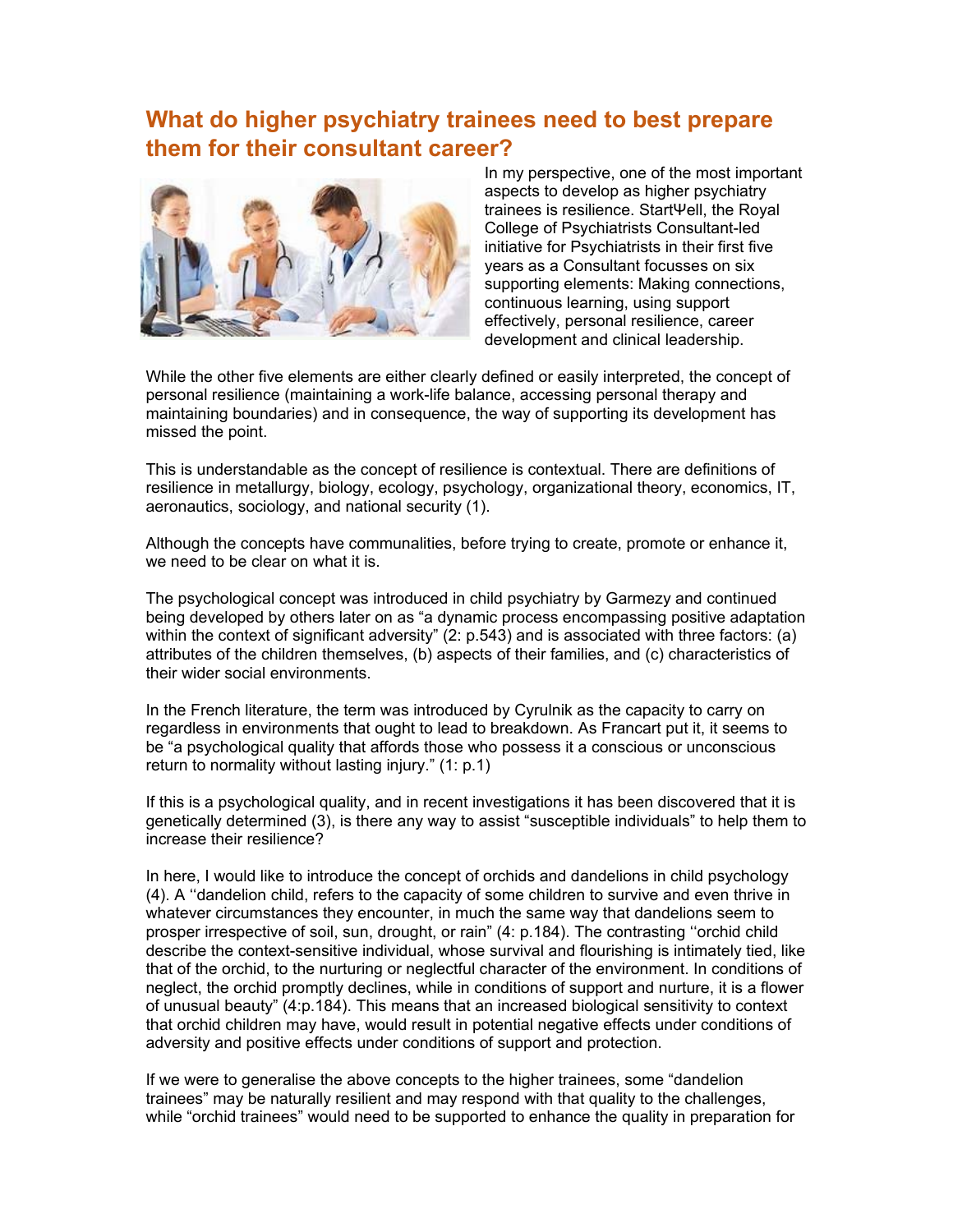many circumstances that will challenge us as Consultant Psychiatrists. However, it would not be appropriate to think that "dandelions" would not require support. Resilience is not a quality that is static, but affected by the specific challenges. I imagine resilience as a savings account for any type of critical circumstances. Even for the most resilient people, those savings have a bottom line under which the recovery after the crisis would be more challenging and long.

There are articles proposing how to increase resilience in adults, i.e. personally (practice optimism; rewrite your story, don't personalise it, remember your comebacks, support others, take stress breaks, go out of your comfort zone) (5) or organizationally (training in mindfulness or breathing meditation, reflection, self-awareness exercises, and shared experience) (6). If Deaneries and Trusts were to take a leading role in enhancing higher trainees' resilience, it is possible that the monthly academic sessions could be halved to have a parallel running programme. It is very likely that you would have a group of more satisfied well-resourced higher trainees ready to face the challenges of the consultant posts.

In addition to this, Deaneries may promote the Professional Support Unit as the place to enhance your savings account of resilience, and not as a "punitive" place to which you are referred due to particular personal or clinical shortcoming.

In summary, resilience is not a simple concept; there are many variations that may lead to confusion if this is not carefully analysed. As Psychiatrists, we need this quality because, unlike other specialties, the challenges faced with patients and carers may more frequently touch our professional and personal lives. While some higher trainees may be dandelions and others orchids, we all need strategies to enhance our resilience to face the challenges of being a consultant. The Professional Support Unit at the Deanery is best placed to organise a programme that could run in parallel to the monthly academic sessions.

#### **Dr Sandra Reyes-Beaman, ST4 in Psychiatry of Learning Disability, East London Foundation NHS Trust, former Core Trainee in the East Midlands Deanery.**

#### **References**

(1) Francart L. What does resilience really mean? 20 février 2010 at https://www.diploweb.com/What-does-resilience-really-mean.html. Accessed on 12 February 2018.

(2) Luthar SS, Cicchetti D, Becker B. The Construct of Resilience: A Critical Evaluation and Guidelines for Future Work. Child Dev. 2000 ; 71(3): 543–562

(3) Feder A, Nestler EJ, Charney DS. Psychobiology and molecular genetics of resilience. Nat Rev Neurosci. 2009 June ; 10(6): 446–457

(4) Ellis BJ, Boyce WT. Biological Sensitivity to Context. Current Directions in Psychological Science 2008; 17: 183-187.

(5) Parker-Pope T. How to Build Resilience in Midlife. New York Times 2017, July 25. At https://www.nytimes.com/2017/07/25/well/mind/how-to-boost-resilience-in-midlife.html. Accessed on 12 February 2018.

(6) Balme E, Gerada C, Page L. Doctors need to be supported, not trained in resilience. BMJ 15 Sep 2015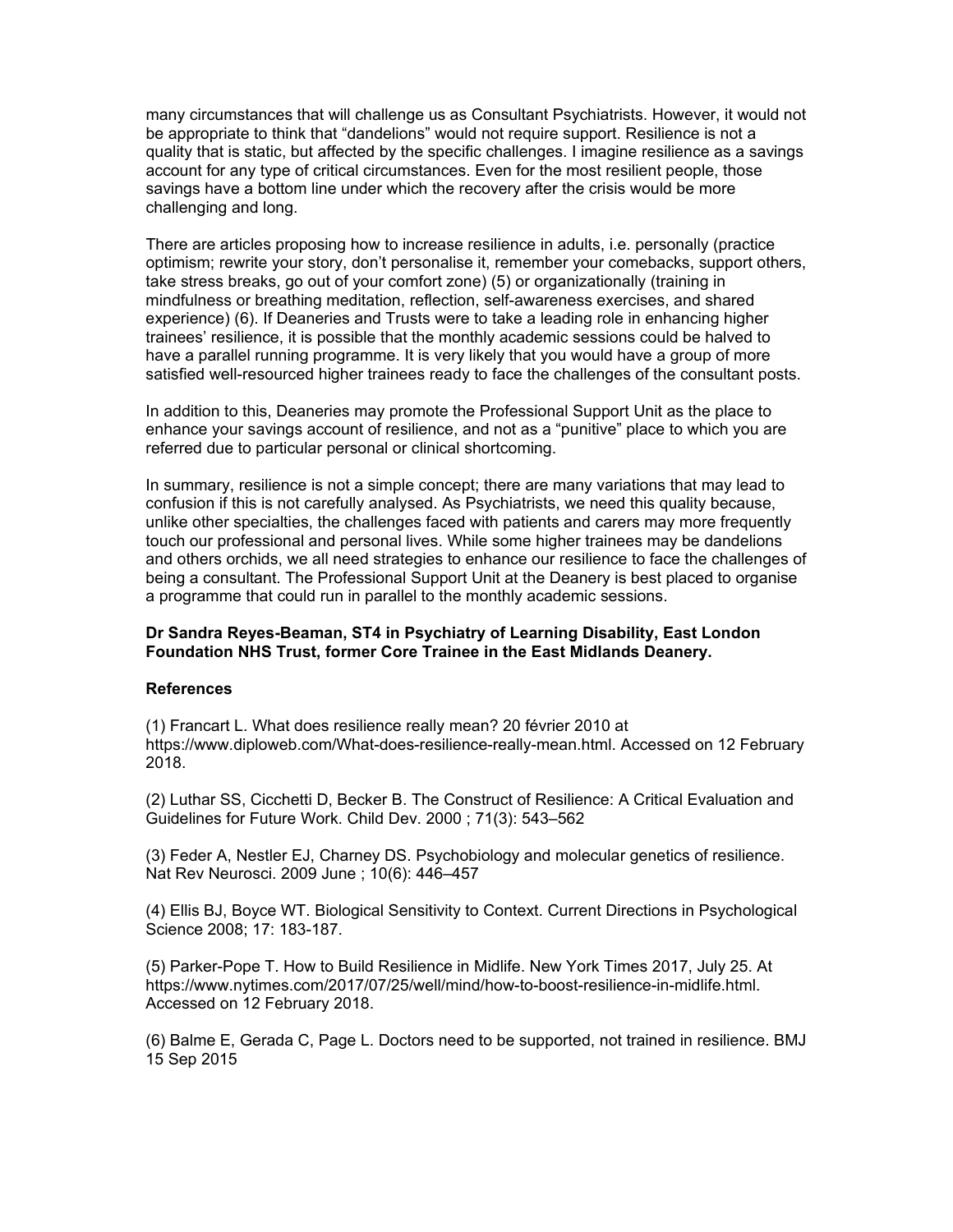# **Psychiatry at the end of life: From reflection to recommendation**



I am a Higher Trainee in Old Age Psychiatry and thought I was fully subscribed to the idea that care is at least as important as cure. My specialist interest session in Palliative Care Medicine has developed my thinking further. Dementia is a neurodegenerative disease, with a poor prognosis, which can span several years. People with advanced dementia don't get to make many decisions themselves. They

often develop infections and are sent to hospital, where they are at risk of developing more infections and becoming delirious. They may become disorientated in a new environment. An unfamiliar environment may make them fearful and potentially aggressive. Aggression which doesn't respond to conservative measures, and puts themselves or others at risk, may lead to a person being sedated. There are then the risks associated with sedation, especially in an older adult, with multiple co-morbidities.

In palliative care, I have witnessed many frank conversations with patients regarding what they would like to happen if they lose capacity and develop an infection towards the end of their life. More often than not, they don't wish to receive anything which would prolong life, when they already have a life limiting illness. However if receiving antibiotics meant it could improve their quality of life (e.g. improve pain control) even for a short time, they would want them. Another topic is artificial feeding. When people with dementia reach the end of their lives, they often stop eating and drinking. This causes problems for the medics, and they are often referred to the mental health liaison team. If we don't know what the patient's wishes are, we may need to rely on family to make these difficult decisions, at a time of high emotions for them.

The prognosis of people with cancer is a lot better understood, and it is often easier to recognise dying. There is an uncertainty about the prognosis of people with dementia, and it can be difficult to know when the end is looming. Research shows that our predictions of remaining lifespan in advanced dementia are generally too optimistic. This means that discussions regarding end of life care are often avoided until the immediately terminal stages. Those with dementia don't often get the option of going to a hospice at the end of life, unlike patients with cancer.

An 89 year old man who advanced Alzheimer's disease was brought to hospital with new confusion. He was diagnosed with delirium secondary to constipation. When he got to A&E (one of the most deliriogenic environments known to man), he became physical aggressive to staff members. He was given IM medication in the department. He was later moved to the assessment unit, and became aggressive again. Security were called, he was restrained and given further IM medication. He died a week later.

If these discussions surrounding the end of life, however difficult, happened early on when a person is diagnosed with dementia, it could prevent unnecessary admissions to hospital. Would you want to be restrained and sedated at the end of life? I certainly wouldn't.

In my role as a member of a mental health liaison team, I see frequent referrals of frail, older adults, who don't want to go on anymore. It is too often, perceived by non-psychiatrists as mental illness. I have seen many people in their late 80s and older, who are plagued with multiple co-morbidities, often their partners have died, and they don't leave the house anymore. They feel they have nothing to live for and are just waiting to die. The medics want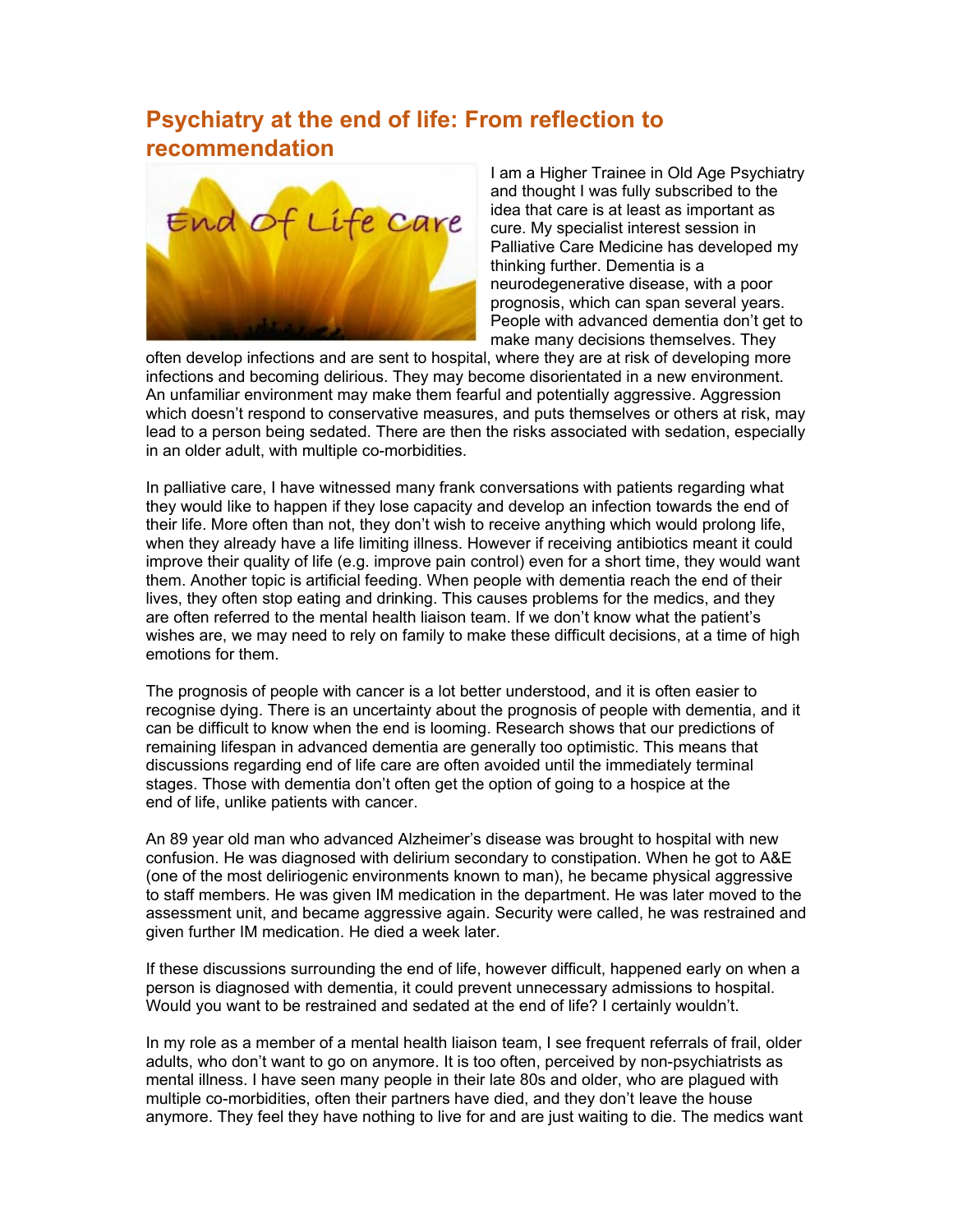us to wave a magic wand. What do we do for these people? There are befriending services; however this is often not enough to help the lonely. Invoking palliative care for frailty and loneliness could be perceived as highly sinister but conversely the assumption that an antidepressant is a game-changer fosters a myth of a cheap, chemical cure. The palliative principle of comfort over cure is very helpful in these circumstances. As psychiatrists, we need to be energised as much about spiritual and social interventions as by the pills we have at our disposal. "To cure sometimes, relieve often and care always".

Older adult psychiatrists could learn a lot from palliative care physicians. When a person is diagnosed with a terminal illness related to cancer, lots of discussions regarding end of life happen; before a person loses capacity. What does the person want at the end? Where do they want to die? Would they want life prolonging treatment? Talking about death needs to happen more often, especially when we are diagnosing patients with neurodegenerative illnesses, which potentially will shorten their life.

Not everybody wants to talk about death, but we at least need to give everyone the option, before it is too late to have these conversations.

**Dr Daisy Yates, Old Age Psychiatry Trainee (ST4), Liaison Team, Royal Derby Hospital, Derbyshire Healthcare Foundation Trust.** 

## **Uganda: My Trip to Gulu, Mental Health services, Northern Uganda with the Gulu Sheffield Mental Health Partnership**

Dr Paul McCormick, Consultant in Old Age Psychiatry in Sheffield, is interviewed about his experiences in Gulu, Uganda, as part of his work on behalf of the Gulu Sheffield Mental Health Partnership.

#### **What is The Gulu Sheffield Mental Health Partnership?**

In 2012 the Sheffield Health and Social Care NHS Foundation Trust, together with Gulu Regional Referral Hospital (GRRH) and the Gulu Branch of Mental Health Uganda (GBMHU) formed the "Gulu Sheffield Mental Health Partnership".

The Partnership works with the Ministry of Health in Uganda and the Uganda UK Health Alliance to ensure that together we work within Ugandan priorities. It also works with Health Education England and other NHS Trusts operating in Uganda.

#### **How as an Old Age Psychiatrist did I get the opportunity to go to Africa?**

Paul says "In 2015, one of my core trainees at SHSC, Nicola Coombs travelled to Gulu with the partnership. She had such an amazing time and produced a collection of unique and excellent audits and poster presentations from her experience that won several local and regional prizes for her portfolio.

Such was the level of her enthusiasm Nicola managed to persuade (bully!) me to run the Berlin Marathon in 2015 to raise funds for the area.

The project identified for fundraising was the village of Abwoch. A village one hour drive outside of the main town of Gulu in Northern Uganda. This village was significantly affected during the conflict and terror inflicted by the Lord's Resistance Army (LRA) led by the now outlawed Joseph Kony.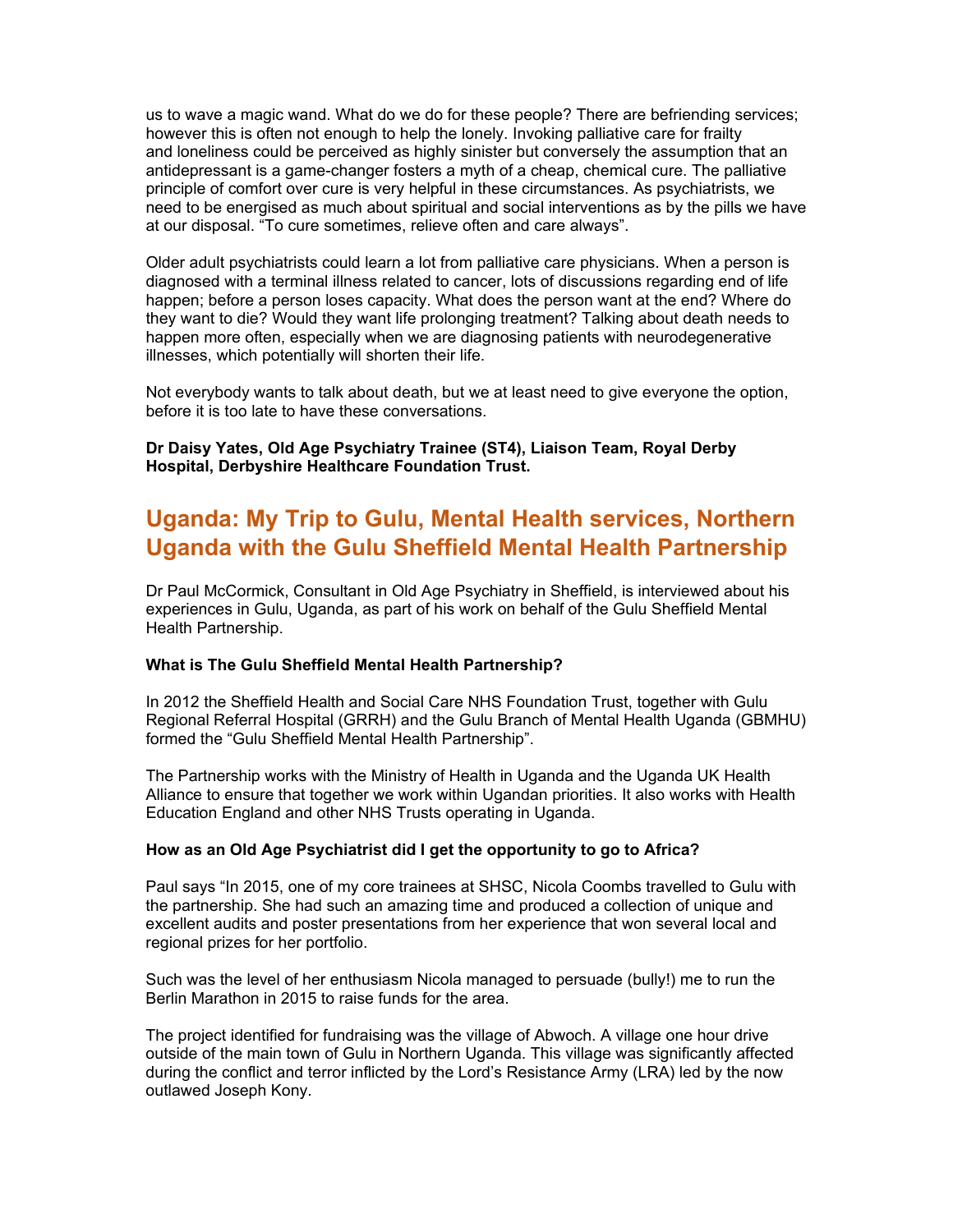At present, there is no central meeting building other than a tiny church within the village. The local community meet under a tree central to the village. The nearest source of clean water is 2km away and there is no toilet in the village of 10,000 people. The idea was to start to raise funds to construct a multipurpose building for the villages to meet and support each other.



I was amazed that I managed to raise £2000."

## **My Trip to Gulu 2017**

In November 2017, Paul was excited and honoured to be invited by the partnership to travel to Gulu, to visit the actual village of Abwoch. This was a unique experience as it is not often that runners, who raise money for charities, actually get to personally meet the people for whom they run.

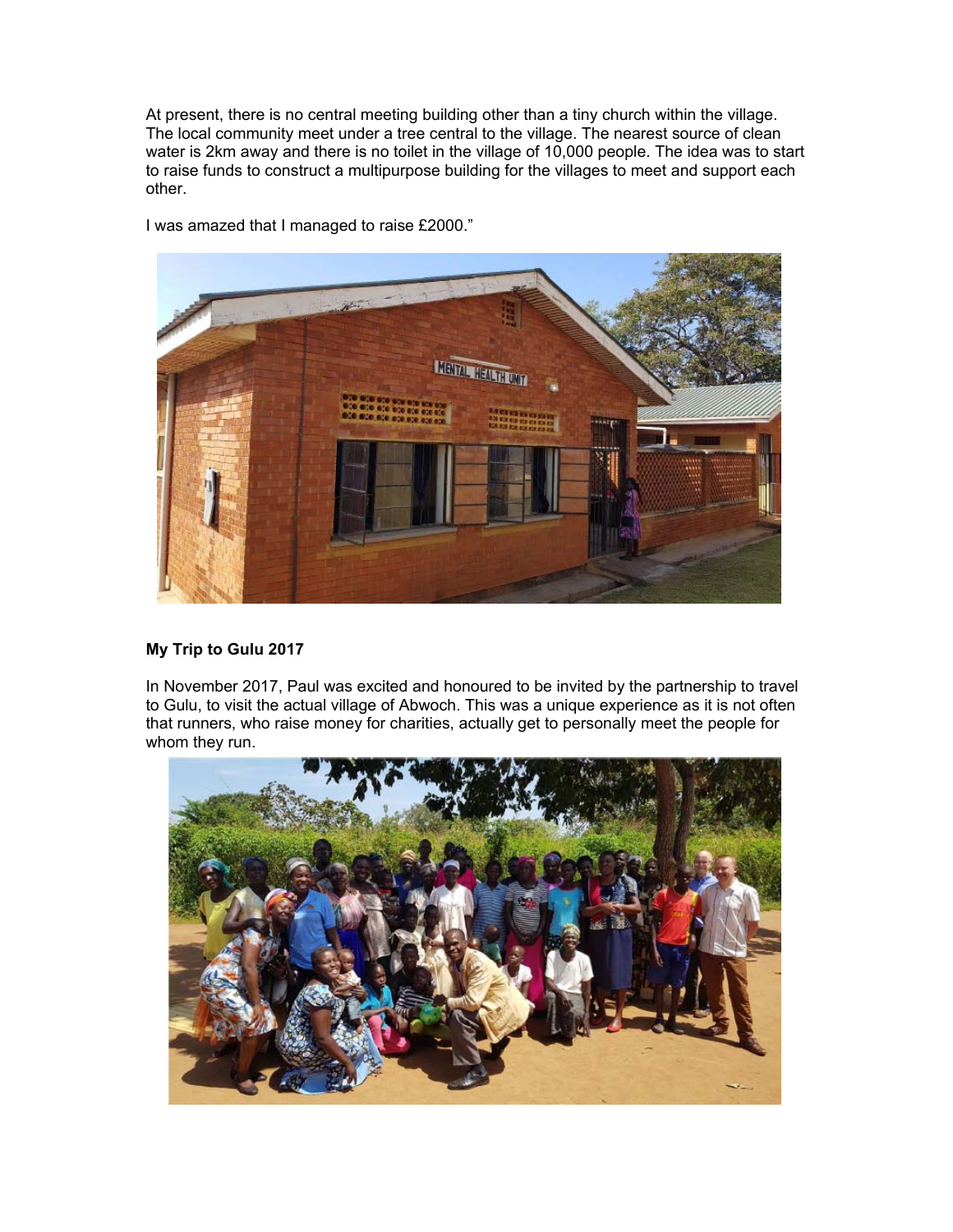"The highlight of my whole trip was meeting the villagers in Abwoch.

On arrival I was briefed that I would be expected to give a speech to the villagers, on who I was and why I was there. Daunting to say the least.

Fortunately, on the drive up some of the local team taught me a few words in Acholi, the local tribal language.

So, I was able to address the meeting in their local language. This went down really well and then through an interpreter I was able to tell the story of the marathon, even down to the effect on my feet. It was quite an emotional day and experience.

I am pleased to say that through this visit we are now more aware of what the villagers actually want and need for their village from the money raised. We have made local contacts to supply materials, so the villages can get a team together to construct the building themselves."

#### **Why Gulu, Uganda?**

Uganda is a low-income country with an estimated population of 37 million. Its mental health resources have to compete for funding with other preventable diseases with high death rates, e.g. Malaria and HIV/AIDS. Uganda spends 0.7% of the health budget on mental health services compared to 11% in the UK, and there are currently only 26 psychiatrists in Uganda, mainly based in the capital, Kampala.

However, what is unique to Northern Uganda is that it is a region recovering from the devastating impact of the terror campaign from the Lord's Resistance Army (LRA) lead by Joseph Kony. Gulu was at the epicentre of the LRA war and still suffers from the psychological shadow of the conflict.

Several issues are specific to the North of the country, including:

 $\Box$  Child soldiers who are now adults re-integrating into their community

 $\Box$  Young women and girls who were taken as sex slaves and wives for generals who are stigmatised and rejected

 $\Box$  Community issues of land entitlement as a result of the forced movement of local people into internal displacement camps

 $\Box$  A whole generation of people who lost their education, their home, land, livelihood and family life

 $\Box$  Thousands of refugees from South Sudan arriving in the area for the past 12 months fleeing the civil war.

As a result of the conflict in Gulu, Ugandan research now indicates high levels of:

Anxiety, depression, PTSD, epilepsy ( considered a mental illness in Uganda) and trauma and the mental effect of reintegrating abducted people back into the communities in which they may have caused harm or been harmed as children.

GRRH has a Mental Health Unit providing both an Inpatient Ward and an Outpatient service that stretches up to and inside South Sudan.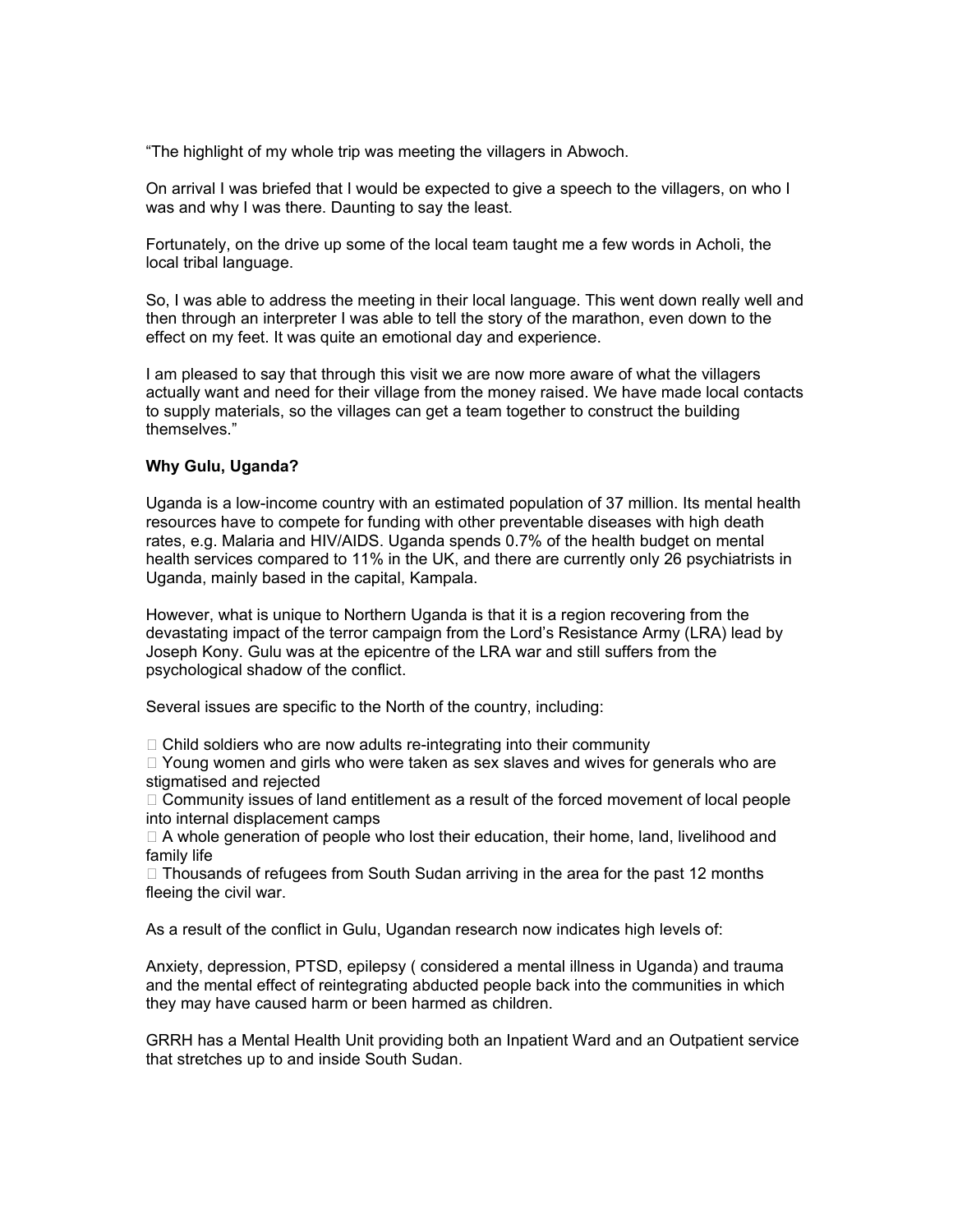#### **Experiences on the wards**



Paul says: "Whilst in Gulu, I also got the chance to meet all members and grades of the mental health team in Gulu, visit the mental health unit, and sit in clinics and ward rounds.

As circumstance allowed, I was even able to sit in the Medical student final exams.

Due to my previous and current roles in medical education, I found this and amazing experience.

I learnt different techniques on how to examine and how to test the extent of the student's knowledge in Psychiatry.

I was amazed how in such a short time the examiners where able to assess a student's knowledge on depression, counselling, giving bad news, admission processes, care planning, risk and most impressively attitudes to mental health in different rural areas of Uganda.

A good technique I observed was when the examiner, Dr Cannon, a Psychiatric Clinical Officer (PCO), first found out where in Uganda the student came from. Using their knowledge of mental health issues in thatarea, the student was asked to role-play being the lead psychiatrist for that area on the local radio station. They were then asked to talk about issues surrounding a particular mental illness to inform the public.

For example, one student came from an area where the illness "Luc Luc" (a Luo word) was very common. Using this role-play the student was able to comment on the causes of Luc Luc, also known as Nodding syndrome. He was able to discuss that many rural communities still believed it was caused by infected or poisoned maize during the war. He was then asked by the radio interviewer (examiner) how we needed to educate the community on its real cause. The student was then able to discuss that it was actually a form of epilepsy possibly caused by the parasitic worm Onchocerca volvulus, which is linked to the black fly and river blindness. It is thought that the illness involves the formation of antibodies against parasite antigen that are deposited in certain parts of the brain causing "nodding" like seizures.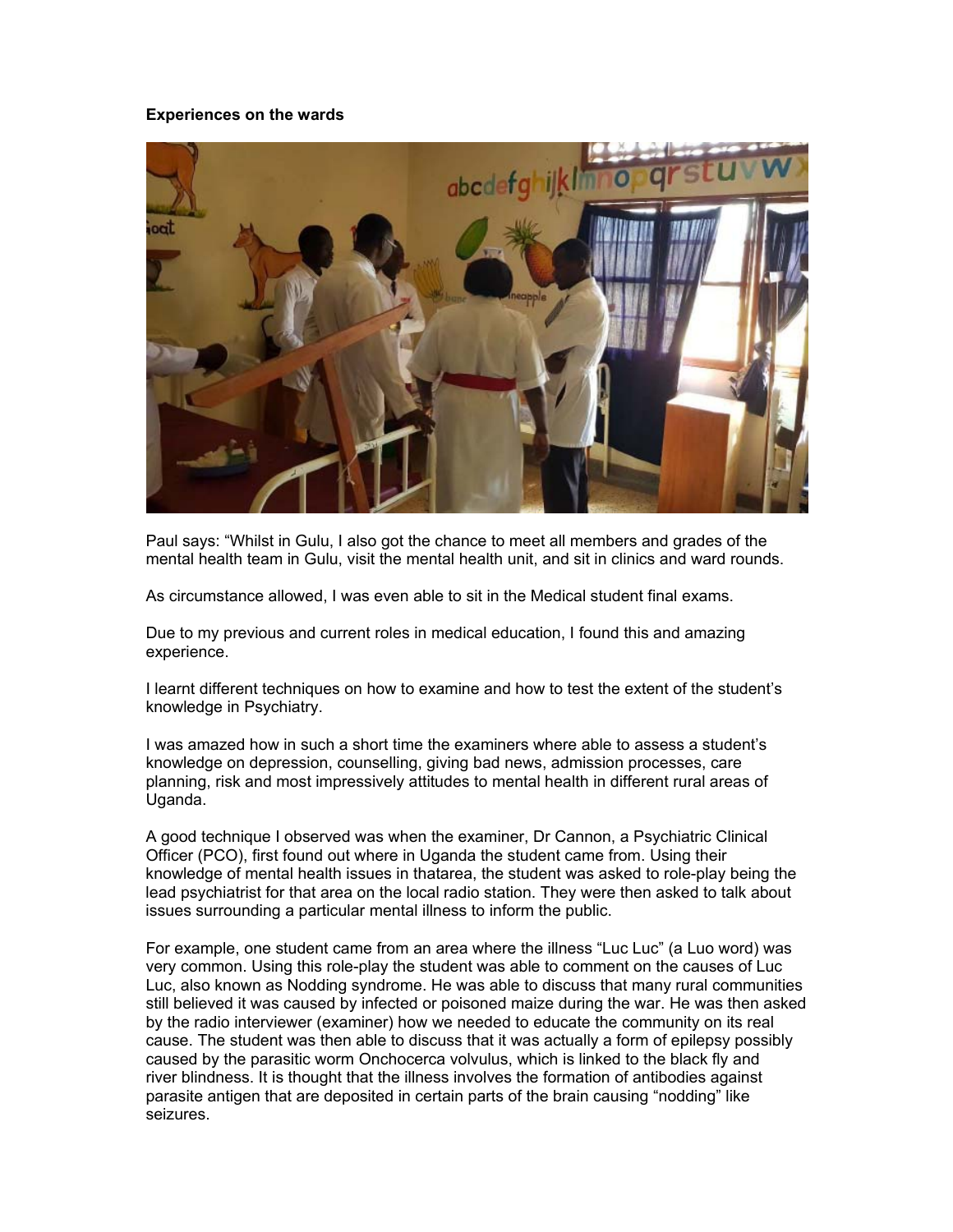To listen to all this knowledge from medical student in such a short time was eye opening and I got a good lesson in cross cultural psychiatry."

Paul is one of those who volunteered to go to Uganda in his expertise as a consultant psychiatrist. However most of the work done so far has been done by the Partnership Clinical Leads, Senior Nurse, Kim Parker, Greg Harrison, Partnership Coordinator and Bernard Turner, lead REPECT trainer at SHSC.

"In Gulu, the Partnership has established a course called RESPECT. It has resulted in the reduction of the use of seclusion and rapid tranquilisation. Instead, staffs now have a better understanding on how to interact and communicate with an agitated patient with compassion, using de-escalation techniques and only using restraint if necessary." Paul says.

#### **Mental health Awareness**

Paul is now part of team that goes out to Gulu, Uganda, to support the development of sustainable training at the hospital and local villages. This will help dispel the stigma and discrimination and improve the experience of people with mental health problems and epilepsy.

"The programme has been running for the last 5 years and has made a huge difference to the area. Villagers, patients and carers tell me they received so much more compassion and respect as service users." Paul says.

"It's had an enormous impact on tackling mental health stigma in the area."

The training has also helped to dispel other medical myths, such as the belief that you can catch epilepsy.

"The real life stories of stigma and misconceptions about epilepsy had a huge effect on us. Gloria, a young girl from Abwoch Village, who is well known to the partnership, fell into a fire whilst having a seizure and was badly burned. She was left in the flames longer as bystanders still believed they could "catch" epilepsy if they were to touch her."

It was 24 hours before her mother, who also has mental health problems, was able to raise the money to get her to hospital 36 km away. Gloria's mother and Lilly, one of the leaders of Abwoch Village and village mental health coordinator, have both taken part in training provided by the partnership in teaching epilepsy awareness.

Lilly has since said that she once came across a labouring woman having a seizure on the side of the road. "People were afraid and throwing stones at her". Lilly said. "I now have the knowledge, I knew not be afraid, that I was safe and I helped her."

This shows a real life example on how this training helps saves lives in the community.

#### **"RESPECT" and other work provided by the Gulu Sheffield health Partnership**

Whilst I was in Africa the biggest impact I observed from the partnership was the progress of "Management of violence and aggression courses (Respect)" project.

This began in November 2013. Its impact has been formally evaluated by Sheffield University and SHSC and published in the African Journal of Traumatic Stress (2015). An award from the Tropical Health Education Trust (THET), funded by the UK governments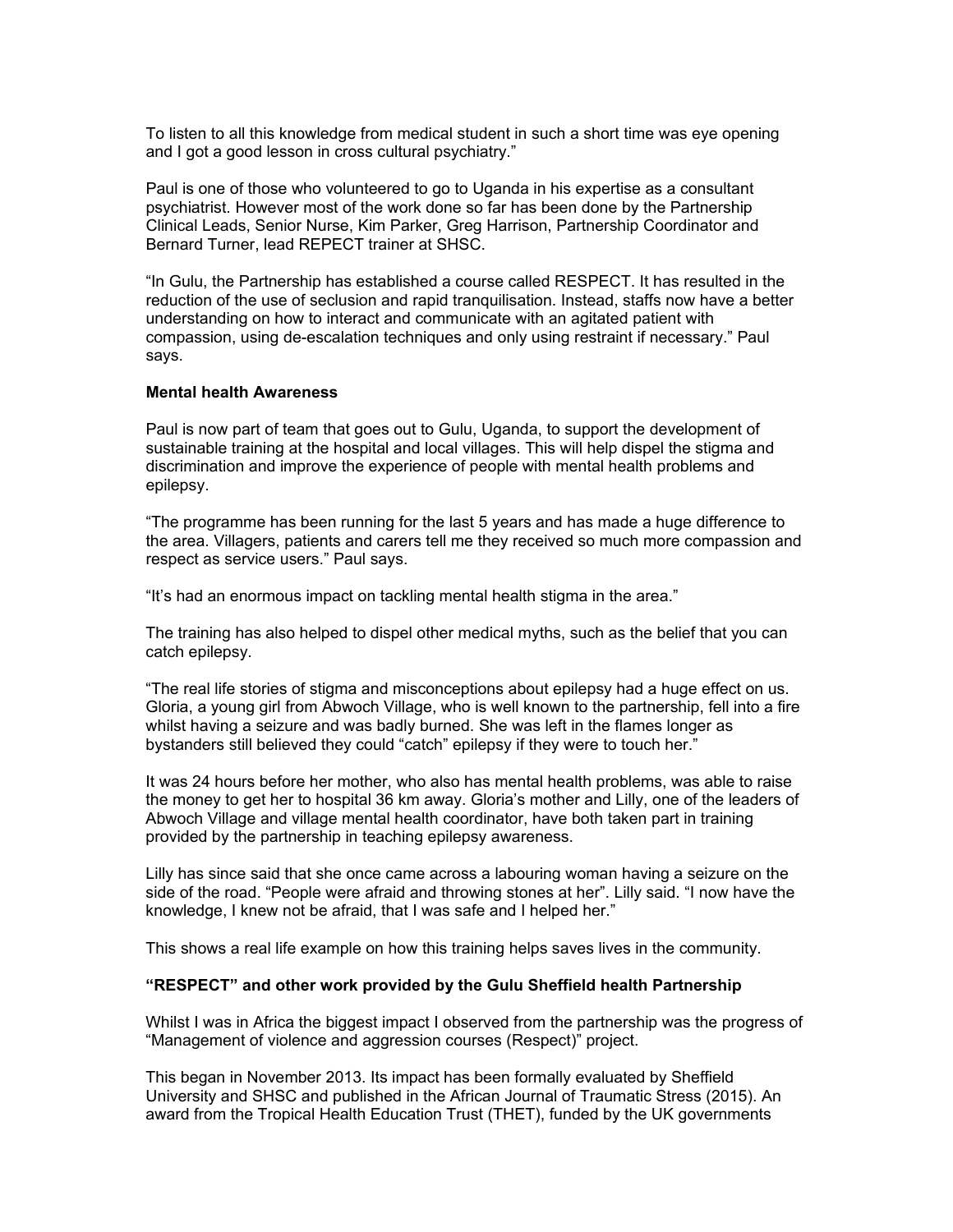Department for International Development, has enabled a team of Gulu RESPECT instructors to be trained.

Other Partnership work with the GRRH includes:

 $\Box$  Hosting 23 Gulu colleagues (2012-18) to travel to Sheffield to share knowledge  $\Box$  This was supported through the Commonwealth Fellowship Programme, funded through the British Council and managed by the Commonwealth Scholarship Commission  $\Box$  Developing a dedicated space in the mental health unit to create a children's ward  $\Box$  The creation of a Medical Library and Resource Centre at GRRH, supported by the British Medical Association, Book Aid International (a UK charity) and Sheffield Hallam University. □ Co-development of a Rapid Tranquillisation Protocol with regular audit and feedback of practice

 $\Box$  Supporting the creation and maintenance of an Occupational Therapy service on the Mental Health Ward at GRRH

#### **Service user led groups in Uganda**

A lack of community mental health services has resulted in the development of vibrant service user led groups in Uganda and the most active of these in the area is the Gulu Branch of Mental Health Uganda (GBMHU).

The partnership has provided Mental Health Awareness training to GBMHU.

A "Train the Trainers" course was then provided to GBMHU members in November 2013, which has enabled service users to deliver mental health awareness courses themselves to the wider Gulu area.

This was updated in 2016 and they are now providing training to local churches. This will help combat the stigma of mental health in Uganda and by doing so improve the quality of life for communities.

Traditional Healers received Mental Health Awareness training from GBMHU supported by a long-term volunteer who was then a Junior Doctor in Sheffield.

In Sheffield a Registered Charity, the Sheffield Health International Partnerships (SHIP) enables fundraising to be undertaken and to benefit from Gift Aid

## **The Future**

Paul is passionate about his work with SHSC and plans to run another Marathon in Uganda to raise money for the charity.

Knowing that it is compulsory for medical students in Uganda to address issues of mental health has been a great comfort to Paul.

"My trip showed me that the work with the partnership which is helped by the commonwealth links is so important. Like Lilly's example, if we can change one person's attitudes towards mental health, it can save a life, but knowing that mental health is a key part of the medical curriculum in Uganda especially with regards to community awareness of mental illness is far more than I expected to see."

Future trips to Uganda will become part of Dr Paul McCormick's involvement with the work of the Gulu Sheffield Mental Health Partnership. Sheffield Health and social care charity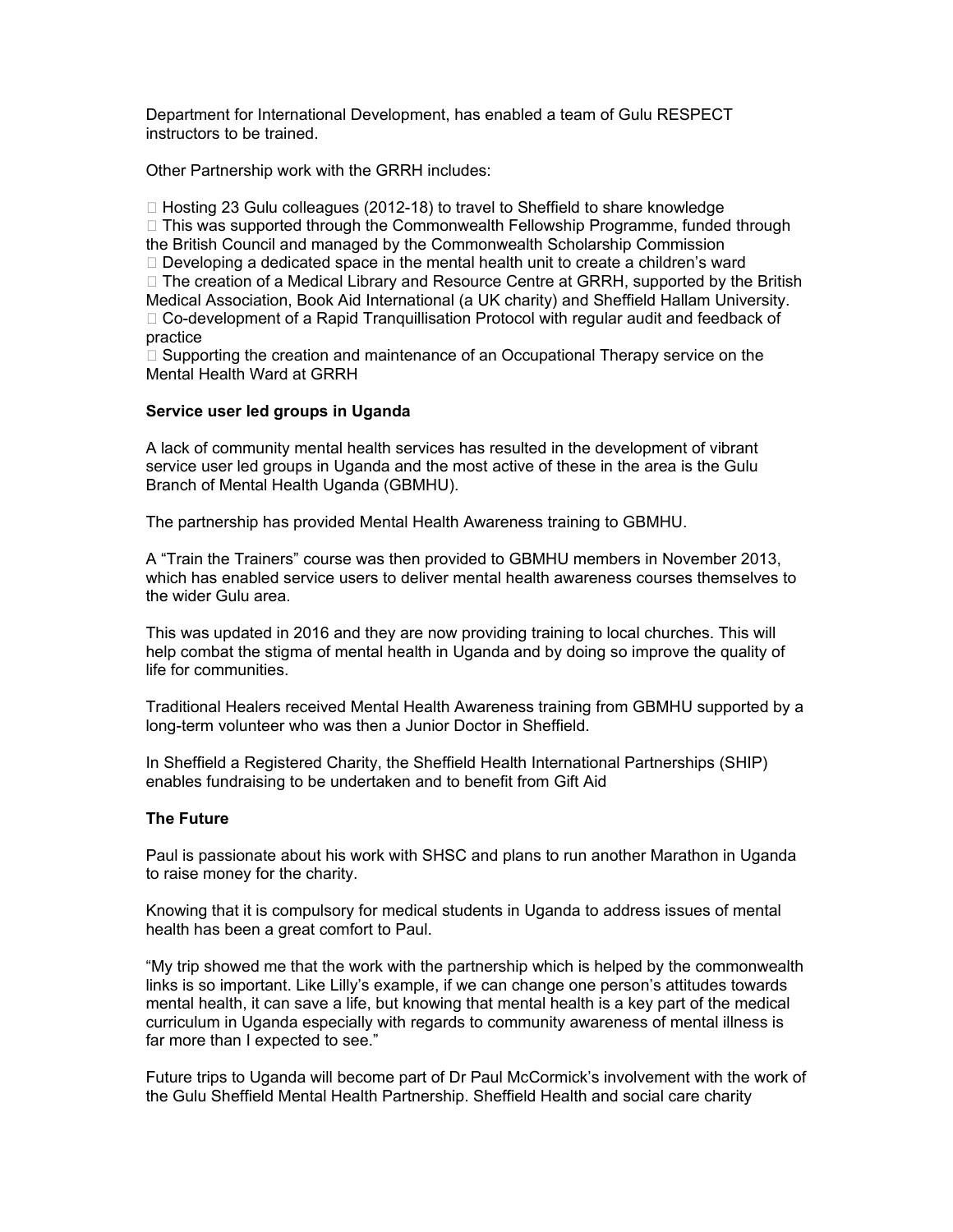(SHSC). "Meeting Lilly and knowing Gloria's story, I would really like to build on the earlier work of the partnership and focus on epilepsy awareness"

The UK Cabinet Office has recently produced a short film about the work of the Partnership for screening at the Commonwealth Heads of States summit in London in April 2018.

#### **What about the NHS and the UK**

Paul has also had thoughts on how his experience will benefit services in the UK:

"I am now involved with a project to continue links with Gulu and how it can help us in the NHS. I learnt so much in Gulu that I have brought back to the UK, so I would like to set up a project to give psychiatry trainees the same opportunity. We are looking to develop a Trainee Service Development prize in Yorkshire and Humber with Health Education England. The winner will receive funding to travel and work in Gulu for a few weeks. I think this opportunity would be mutually beneficial to Psychiatry in the UK, NHS services, recruitment and to the projects in Uganda.

#### **The People**

Paul met some great friends and colleagues from the team in Gulu who he still keeps in contact with via email and Facebook.

"Sister Immaculate Akello, (senior psychiatric nurse from Uganda Gulu hospital) has become a good friend"

She says:

"The aim of this partnership is to improve patients' safety. In Sheffield UK, there is Greg Harrison as the coordinator and Kim Parker as senior clinical lead of this partnership.

The partnership has benefited both the UK and Uganda staff, a total of 23 staff from Gulu hospital have gone to Sheffield and over twenty staff have visited Gulu hospital.

The last UK staff to visit Gulu was a psychiatrist, Paul McCormick, who was very instrumental in discussing the way forward for the partnership, he also observed a hospital examination of the clinical students.

Each staff come back with a project which includes hand overs, and far most beneficial, RESPECT, (tactful management of aggression and violence among mentally disturbed persons). I am proud to say the Ministry of Health has supported some programmes.

RESPECT is a researched accepted programme, aimed at handling aggressive and violence in psychiatric patients.

The Gulu hospital and Sheffield UK hanve formed a partnership, and they have trained eight instructors, who in turn have trained hospital staff to manage violence with minimal harm to patients and staff.

Many thanks to the funders. THET (tropical health education trust) the UK lead instructor, Bernard Turner , Kim Parker and Greg Harrison for their endeavours in this programme, which has brought fantastic changes in ways of service delivered in Gulu hospital in Uganda."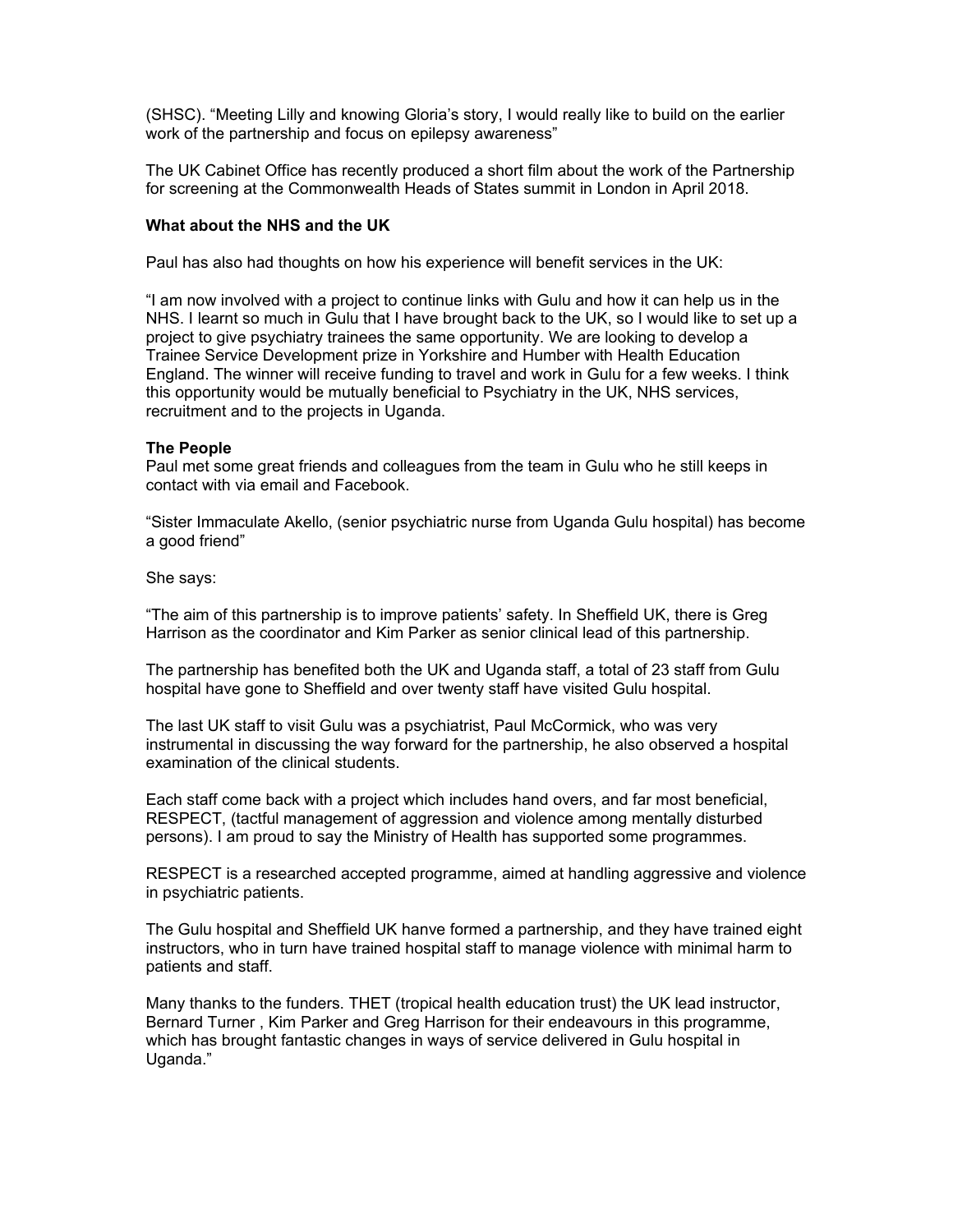## **Further reading**

Coneo, A., Thompson, A. R., Parker, K., Harrison, G. (in final prep). Effectiveness of a training course (RESPECT) on attitudes about causes/management of aggression in Northern Uganda. Journal of Advanced Nursing

Hague, B., Thompson, A. R., Sills, J. (2015). An evaluation of the benefits to a UK Health Care Trust of working in a partnership with a hospital in Northern Uganda: International partnership working in health. Globalization and Health, 11:52. DOI: 10.1186/s12992-015- 0134-8 (IF: 2.25

Hammond, S., Thompson, A. R., & Parker, K. (2015). Evaluation of Prevention and Management of Violence / Aggression (RESPECT) Training on a Mental Health Ward in Gulu, Northern Uganda. African Journal of Traumatic Stress, 4, 33-39 Hughes, P. (2017). Refugee mental health needs in Uganda. Accessible from: http://www.rcpsych.ac.uk/discoverpsychiatry/overseasblogs/uganda.aspx Kigozi, F., Ssebunnya, J., Kizza, D., Cooper, S., & Ndyanabangi, S. (2010). An overview of Uganda's mental health care system: results from an assessment using the world health organization's assessment instrument for mental health systems (WHO-AIMS). International journal of mental health systems, 4(1), 1.

# **First Regional Neurodevelopment Psychiatry Day 2018**



On Friday 15<sup>th</sup> June, medical students and junior doctors gathered for the first Neurodevelopmental Psychiatry Day, held at the University of Leicester. The regional conference hosted an array of clinicians, covering a wide variety of topics that underlines work in the area of Neurodevelopmental Psychiatry. With the aim of stimulating interest, the conference evidently surpassed this with the level of engagement from delegates and the palpable enthusiasm in the room.

The day opened with an inspirational keynote speech by Dr Pete Miller, Chief Executive Officer of Leicestershire Partnership NHS Trust and Consultant Child Psychiatrist. Dr Miller spoke about the value of considering Neurodevelopmental Psychiatry in everyday clinical encounters and provided an exciting overview of the remainder of the day.

Delegates were fortunate to hear from clinicians from around the East Midlands Deanery who discussed relevant and interesting topics; spanning Autism Spectrum Disorder to Neurodevelopmental Psychiatry in Forensic settings (*see* box 1). Members of the MDT also took the audience through a patient journey, illustrating the essential contributions of allied health professionals in the care of patients within Neurodevelopment Psychiatry – a valuable insight for students who may otherwise have little exposure to the MDT.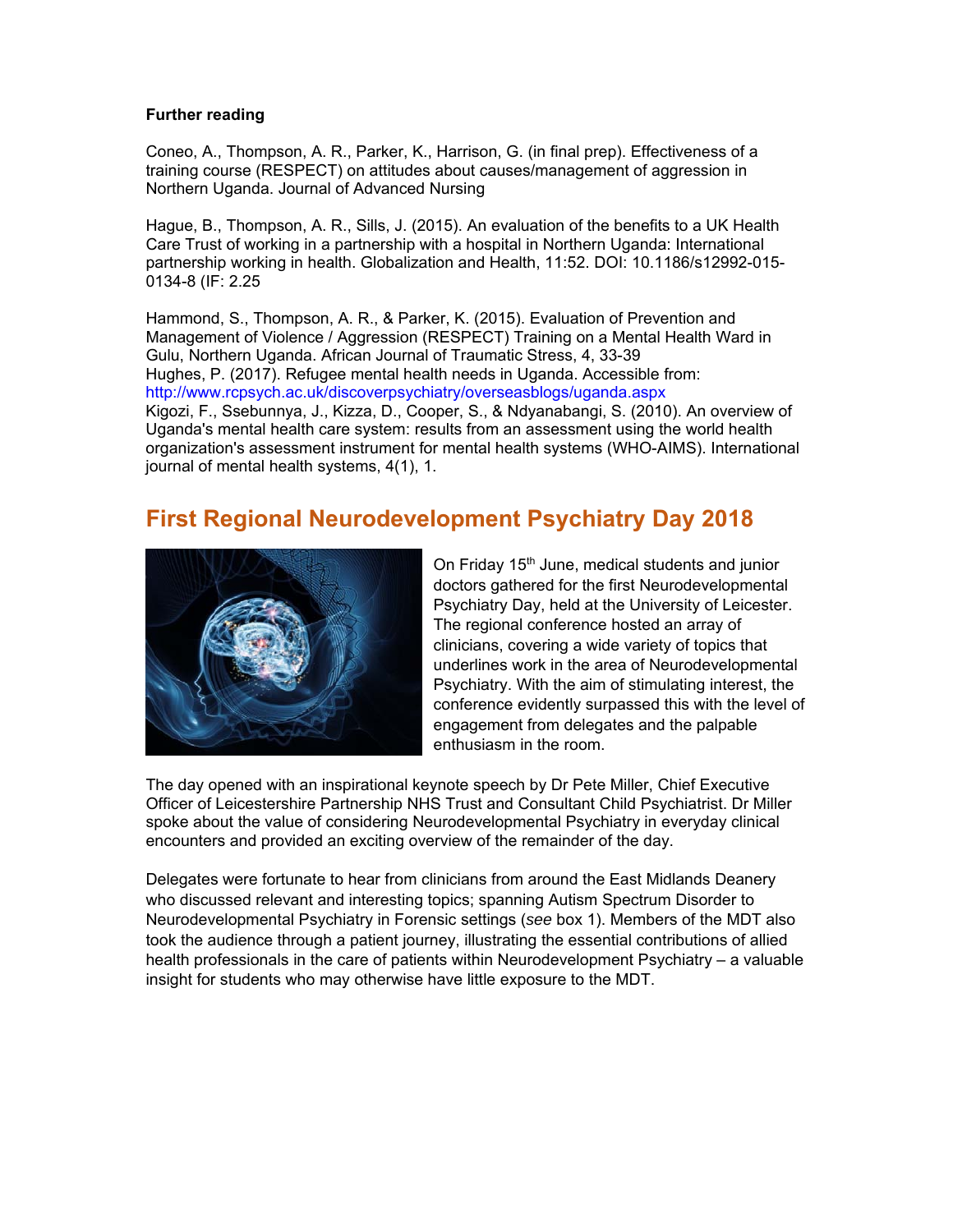

Dr Pete Miller, CEO of Leicestershire Partnership NHS Trust

Dr Mary Barrett, Consultant Psychiatris

In an interview with the eminent Professor Bhaumik (OBE), delegates gained some insight into a career in Neurodevelopmental Psychiatry and the opportunities available within this area of clinical work. Professor Bhaumik spoke passionately about his experiences as a clinician and the satisfaction gained from working to improve the quality of life for individuals with learning disabilities. He also discussed his experiences as Medical Director, leading on the development of NICE guidelines and authoring several books, which led to particular commendation from the audience.

Further focus on leadership and academia followed, as other clinicians spoke specifically about their journeys and experience in research, leadership and management. Delegates were offered invaluable advice and wisdom from prominent clinicians well known for their work both locally and internationally, as well as from trainees and those with Academic Clinical Lectureships, who spoke about the formal and less formal routes into research and teaching and the exciting research developments in Neurodevelopmental Psychiatry.



Professor Bhaumik interviewed by Dr Chaya Kapugama (ST5)



Christopher Burston (OT), Catrina O'Regan (Community Nurse), Dr Heidi Higgins (Clinical Psychologist) & Jenny Roberts (SALT)

The day concluded with Consultant Psychiatrist and Honorary Associate Professor, Dr Biswas, talking about career pathways into (Neurodevelopmental) Psychiatry and the opportunities available to medical students and junior doctors, including essay prizes and the RCPsych Pathfinder Fellowships.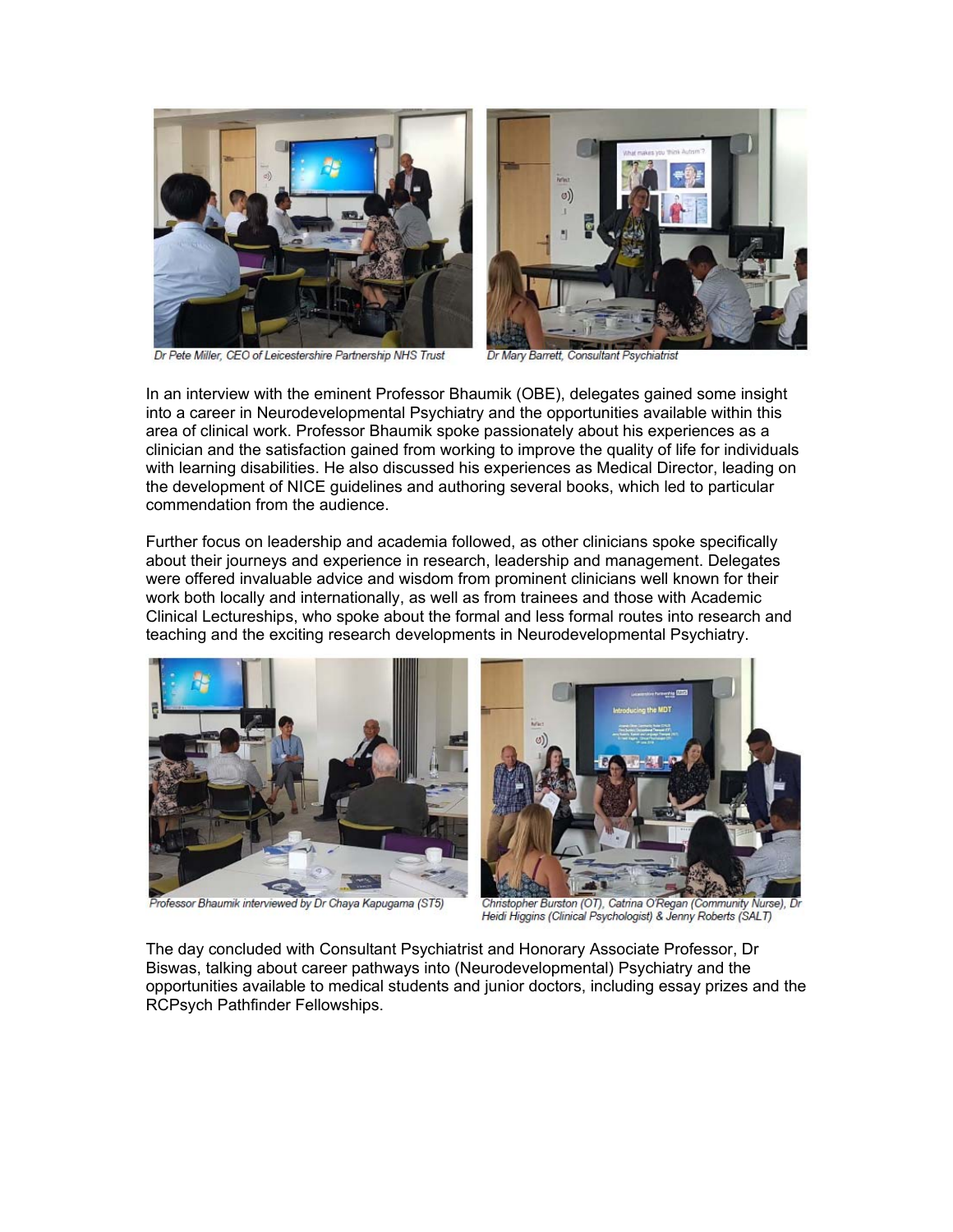Overall, delegates were given a taster into the world of Neurodevelopmental Psychiatry, with its clinical challenges that require skilled clinicians to call upon their knowledge of psychiatry and general medicine, combined with sensitive communication, leadership and team-working capabilities. With a day of inspirational stories, clinical knowledge and experience and opportunities for professional development, it is unsurprising that feedback from delegates was very positive.

The success of the Neurodevelopmental Psychiatry Day 2018 makes this regional conference the first of many to come.

For more information on the Neurodevelopmental Psychiatry day, please email: Samuel.Tromans@leicspart.nhs.uk

**Dr Lesley Thoms, Core Psychiatry Trainee, Leicestershire Partnership NHS Trust** 

#### Box 1: Additional topics covered at the Neurodevelopmental Psychiatry Day

- Introduction to Intellectual Disabilities (Dr Peter Cutajar, Consultant)
- Autism (Dr Mary Barrett, Consultant)
- ADHD (Dr Barbara Houghton, Consultant)
- Epilepsy (Dr Samuel Tromans, ST6, ACL & Dr Chaya Kapugama, ST5)
- Forensics (Dr Abdul Shikh, Consultant)
- Leadership (Dr Richard Welfare, Consultant)
- Research (Dr Regi Alexander, Consultant & Dr Samuel Tromans, ST5, ACL)
- Case Scenarios (Dr Ben Ross, ST5)
- Experience of FY2 in ID (Dr Benjamin Gerrins, FY2)

# **RCPsych Trent Division Annual Conference \*\*\*Friday 7 December 2018\*\*\***



The Trent Division Annual Conference will be held on **Friday 7 December 2018,**

at the Double Tree by Hilton Nottingham Gateway Hotel, Nuthall Road, Nottingham, NG8 6AZ.

We have a full and varied programme featuring Professor Wendy Burn, President of the Royal College of Psychiatrists as a key note speaker, a number of thought provoking talks, a medical student public speaking competition, prize and poster presentations and we conclude the day with an engaging debate.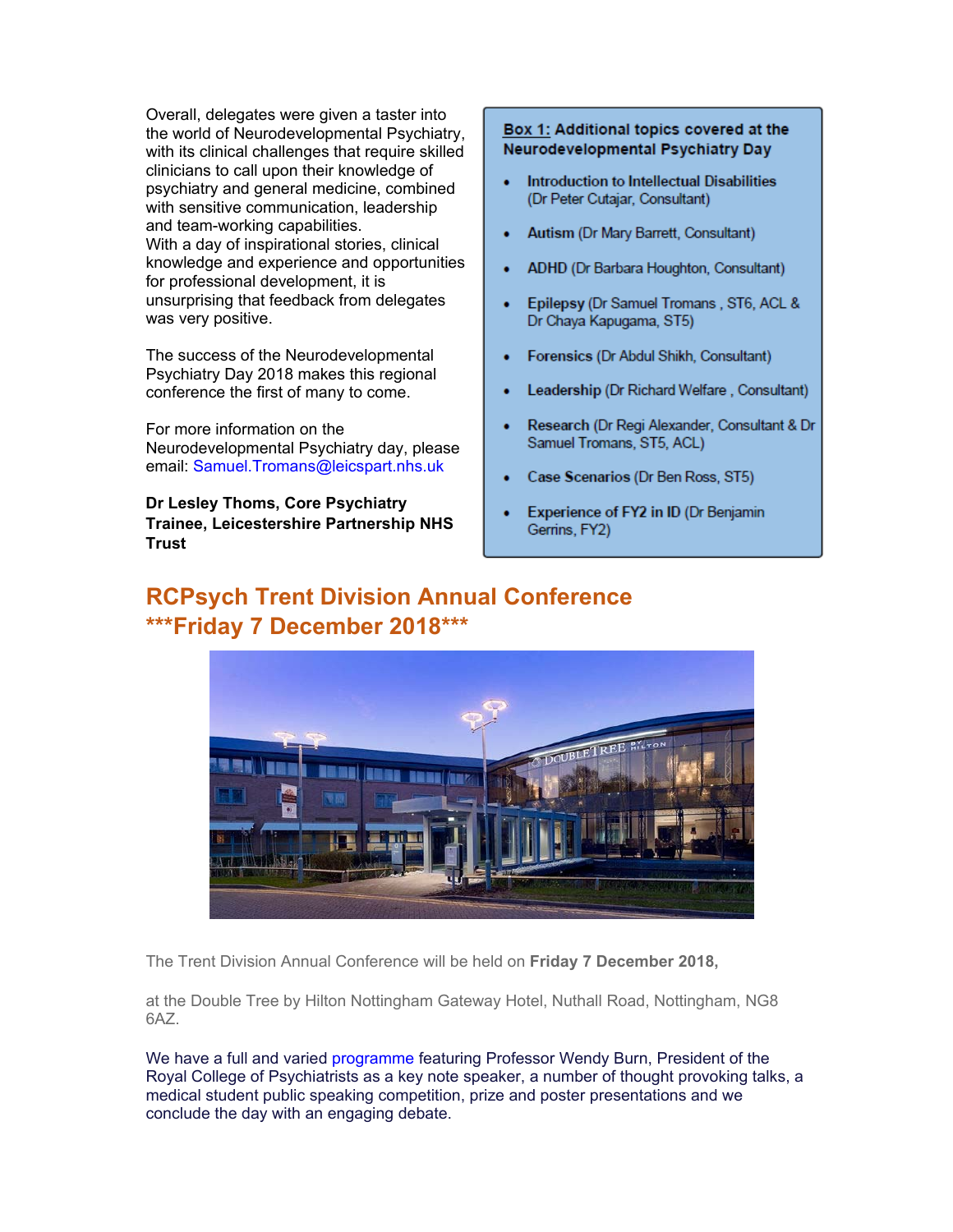To book a place please click here. Please note, upon clicking this link you will be directed to a secure webpage where you will need to login using your college account credentials.

Bookings will close on midday Monday 3 December 2018.

This conference is eligible for **1 CPD point per hour** subject to peer group approval.

We will look forward to seeing you there.

Best wishes

Marie Phelps

Trent Division Manager

The Royal College of Psychiatrists

0121 452 5120

mariej.phelps@rcpsych.ac.uk

## **Divisional Prizes**



In 2018 the Trent Division will be offering the following prizes:

Poster Presentation Prizes for Student Associates, FY1-2, CT1-3's and ST4-6's

Prizes will be awarded at the Trent Division Annual Conference. Further details can be found here or by contacting Gloria Zachariou.

## **Vacancies**

**Executive Committee Member (6 Vacancies):** 

We are looking to appoint enthusiastic and experienced consultants to join the Trent Division Executive Committee and welcome applications for the 6 vacancies listed below.

**Child and Adolescent Psychiatry Regional Specialty Representative**

**Academic Psychiatry Regional Specialty Representative**

**Perinatal Psychiatry Regional Specialty Representative**

**Policy and Public Affairs Committee Representative**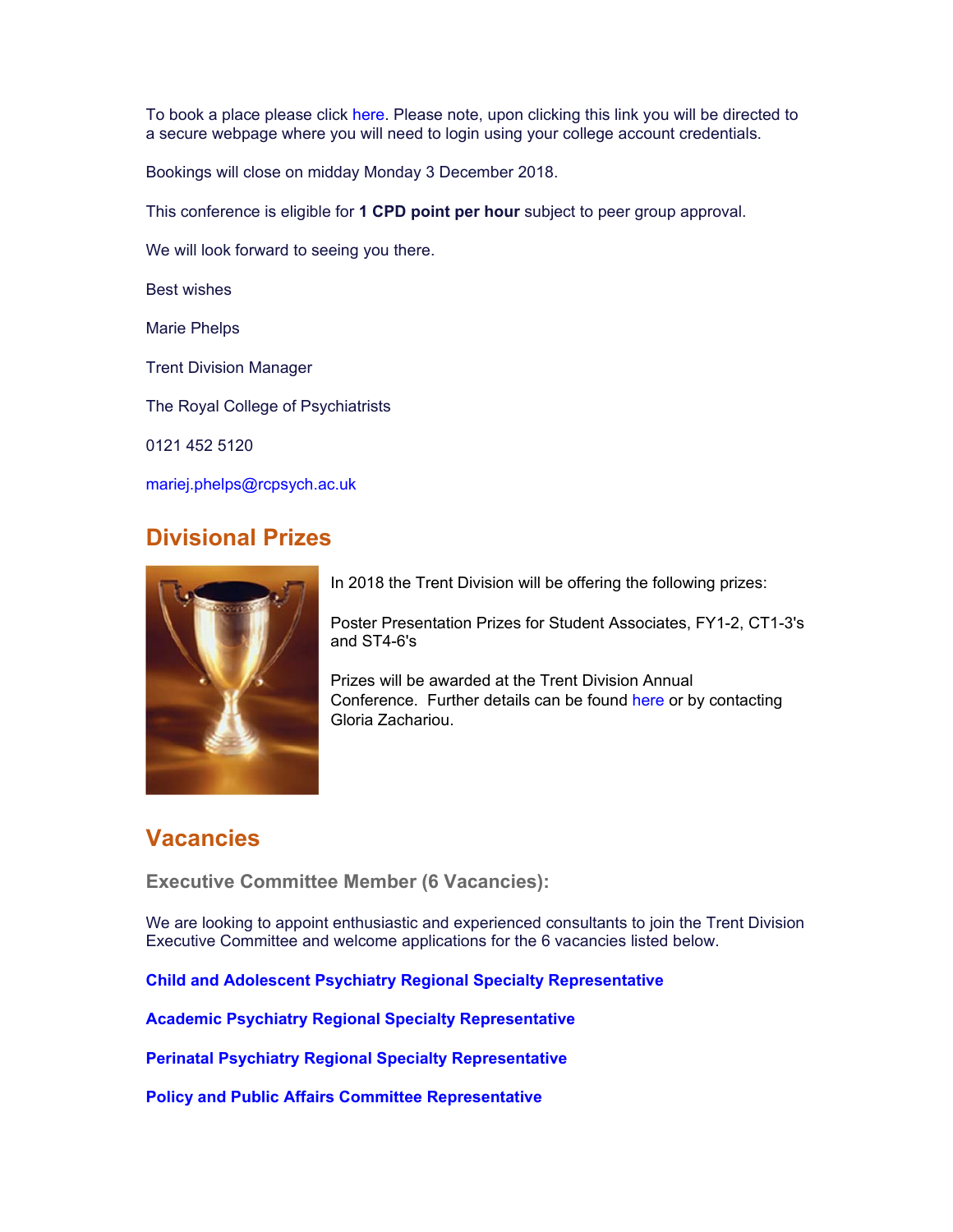## **General Adult Psychiatry Specialty Representative**

#### **Private and Independent Practice Representative**

Please click here for a summary document for your information and click on each link for further details.

Being a committee member provides an opportunity to gain management expertise, get involved in projects and influence policy.

Are you keen to contribute to the psychiatric community, gain invaluable networking opportunities by working on behalf of the Royal College of Psychiatrists AND boost your CV? Would you like to get involved?

If you are interested in applying for this post please e-mail your CV, including the names and contact details of two referees, to mariej.phelps@rcpsych.ac.uk

The closing date for all applications: **midnight on 30 September 2018** Further information about the roles is available here.

## **Trent Division Executive Committee**

The Trent Division Executive Committee meets four times a year at different venues within the region.

#### **The next meeting date is;**

Wednesday 7 November 2018 Sheffield

Approved minutes from previous meetings can be accessed here (member login required).

## **Current Consultations**

The Division regularly seeks the views of its membership on consultations.

If you would like to contribute to the Division's response please email Marie Phelps.

## **Get Involved!**

If you would like to submit an article for inclusion in the next edition of the newsletter please send it to Samuel Tromans and Lesley Thoms with a copy to Marie Phelps.

Contact us with any additional comments, views and opinions on this topic for inclusion in the next edition of the newsletter.